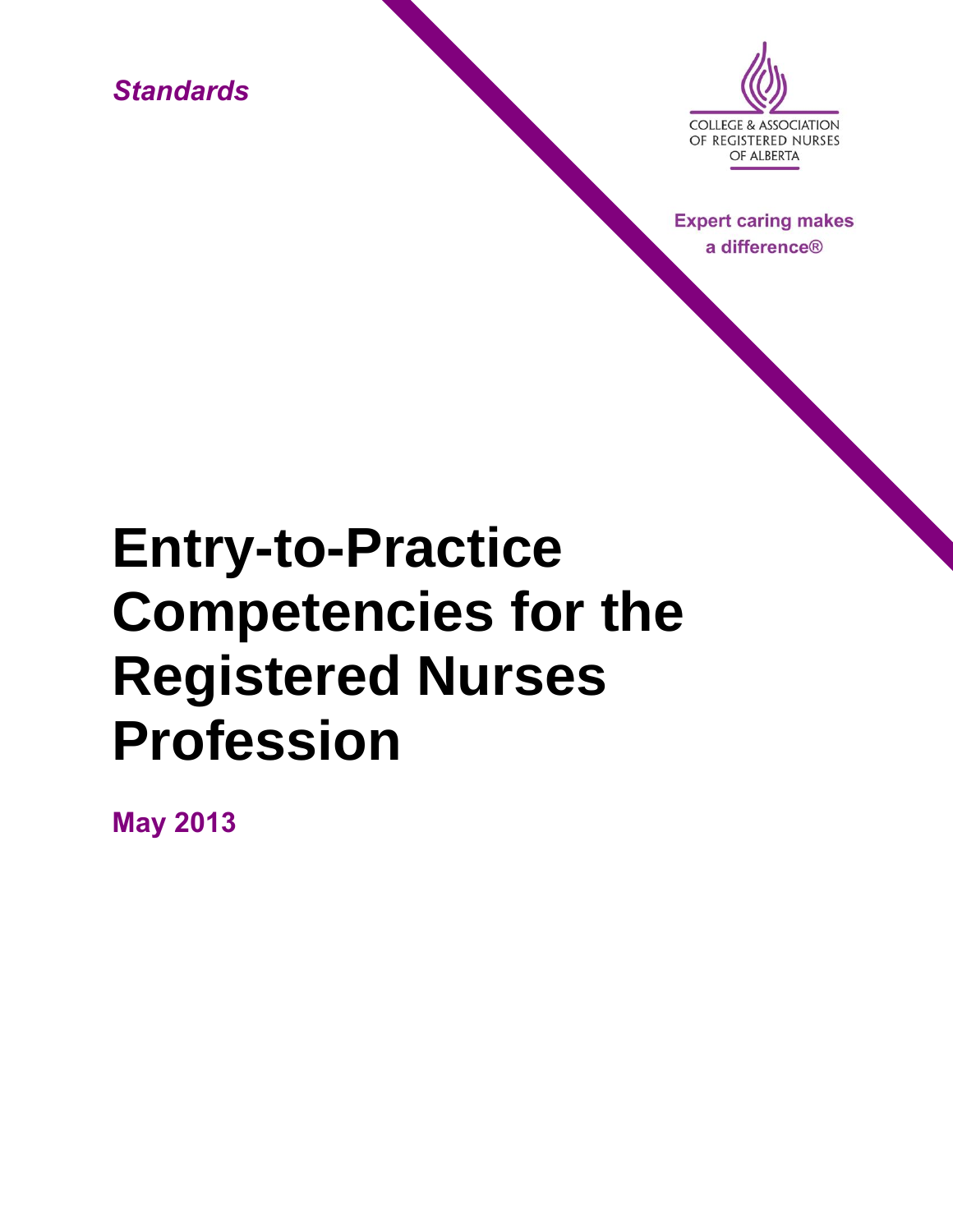Approved by the College and Association of Registered Nurses of Alberta (CARNA) Provincial Council, May 2013.

Permission to reproduce this documents is granted. Please recognize CARNA.

College and Association of Registered Nurses of Alberta 11620 – 168 Street Edmonton, AB T5M 4A6

Phone: 780.451.0043 (in Edmonton) or 1.800.252.9392 (Canada-wide) Fax: 780.452.3276 Email: [practice@nurses.ab.ca](mailto:practice@nurses.ab.ca) Website: [www.nurses.ab.ca](http://www.nurses.ab.ca/)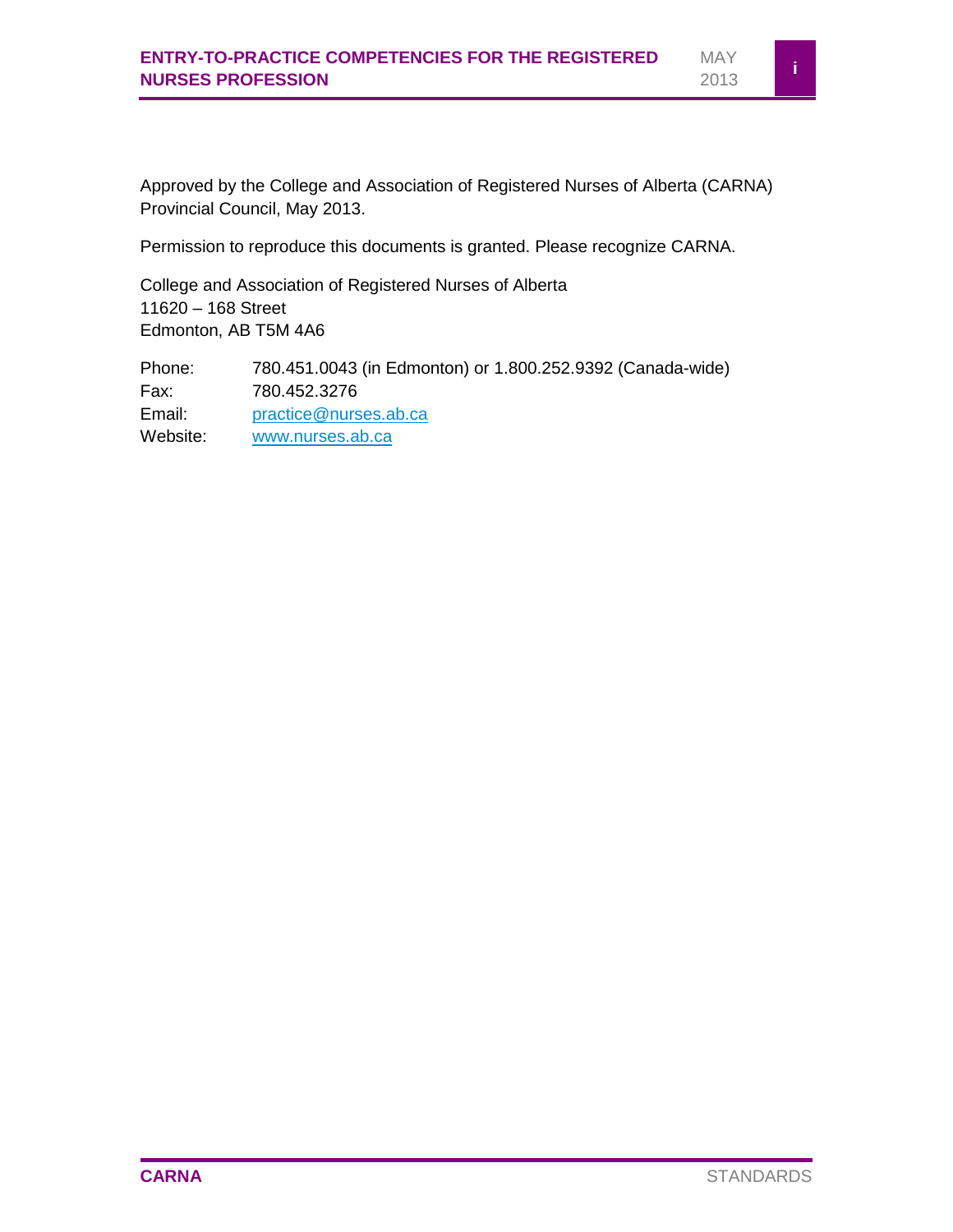# **Table of Contents**

| PROFILE OF ENTRY-LEVEL REGISTERED NURSE PRACTICE 6             |    |
|----------------------------------------------------------------|----|
| <b>APPLICATION OF THE COMPETENCIES EXPECTED DURING NURSING</b> |    |
|                                                                |    |
|                                                                |    |
|                                                                |    |
|                                                                |    |
| Specialized Body of Knowledge                                  | 12 |
| <b>Competent Application of Knowledge</b>                      | 13 |
|                                                                |    |
|                                                                |    |
|                                                                |    |
|                                                                |    |
|                                                                |    |
|                                                                |    |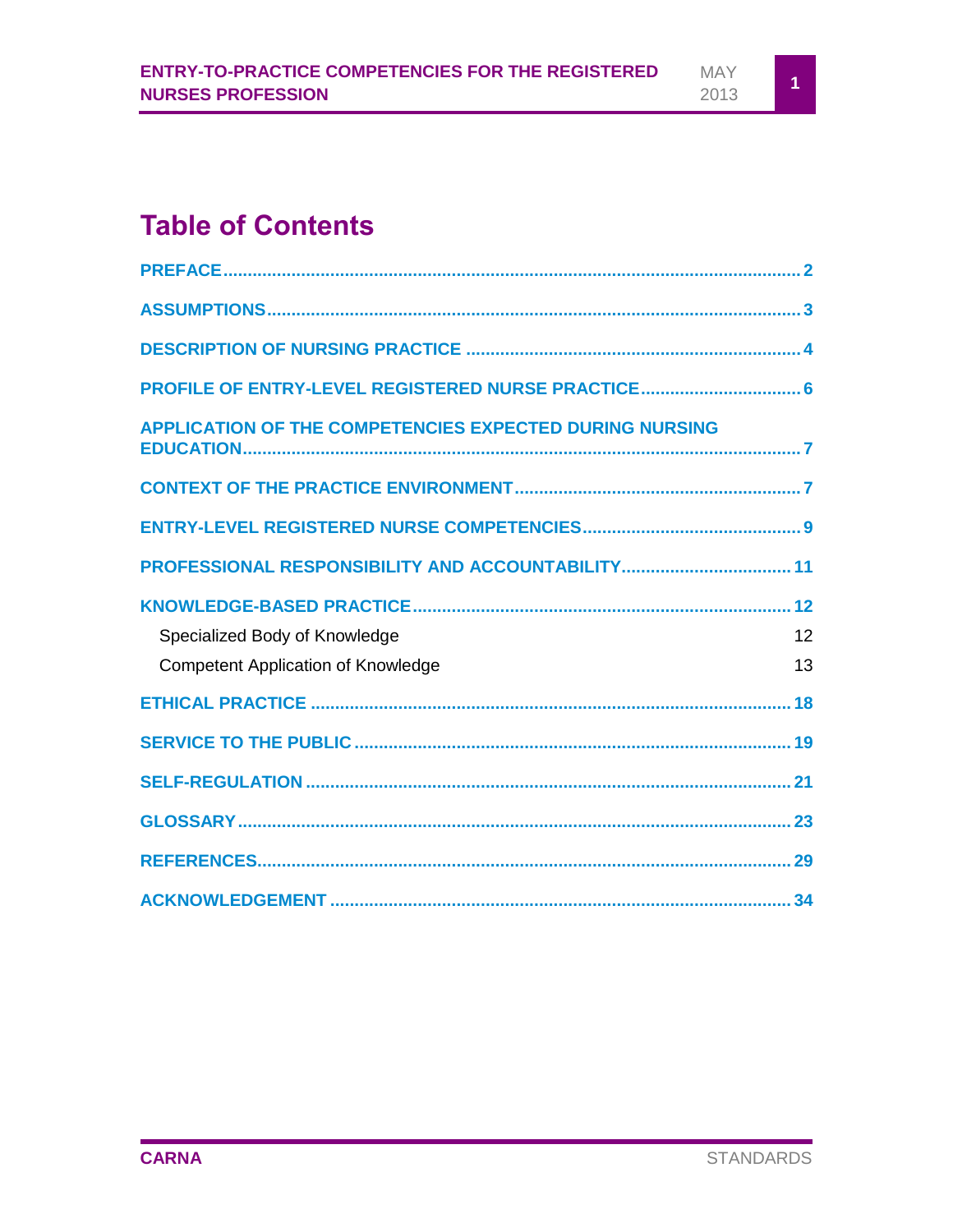### <span id="page-3-0"></span>**Preface**

During 2011-12, the Jurisdictional Collaborative Process (JCP) used the results of environmental scanning, literature reviews, and simultaneous stakeholder consultation within each jurisdiction to revise the JCP document *Competencies in the Context of Entry-Level Registered Nurse Practice*. The purpose was to enhance the consistency of the *entry-level registered nurse*<sup>1</sup> competencies required by the participating jurisdictions, thereby supporting the workforce mobility requirements of the Federal Agreement on Internal Trade. The JCP has harmonized the jurisdictional revision cycles for entry-level *competencies* and recommends that a revision process is needed at least every five years to keep the competencies current. Based on the competencies and supporting statements in the JCP document the College and Association of Registered Nurses of Alberta (CARNA) revised the CARNA document *Entry-to-Practice Competencies for the Registered Nurses Profession*.

The College and Association of Registered Nurses of Alberta is the regulatory and professional body for registered nurses. The *Health Professions Act* (HPA) (2000) and the *Registered Nurses Profession Regulation* (2005) set out the responsibilities of CARNA. CARNA achieves these responsibilities through a variety of regulatory processes such as registration and licensure, setting standards governing nursing practice and education, defining the scope of nursing practice, professional conduct review and identifying competencies required for entry-level registered nurse practice.

The entry-to-practice competencies are integrated throughout numerous CARNA regulatory processes. Entry-to-practice competencies are:

- **E** a fundamental component of the Nursing Education Program Approval Board (NEPAB) standards for approval of nursing education programs leading to initial entry-to-practice
- **EXECUTE:** used as a guide for curriculum development in nursing education programs leading to initial entry to the nursing profession
- used to describe what is expected of the entry level registered nurse

<sup>&</sup>lt;sup>1</sup> Words or phrases in bold italics are listed in the Glossary. They are displayed in bold italics upon first reference.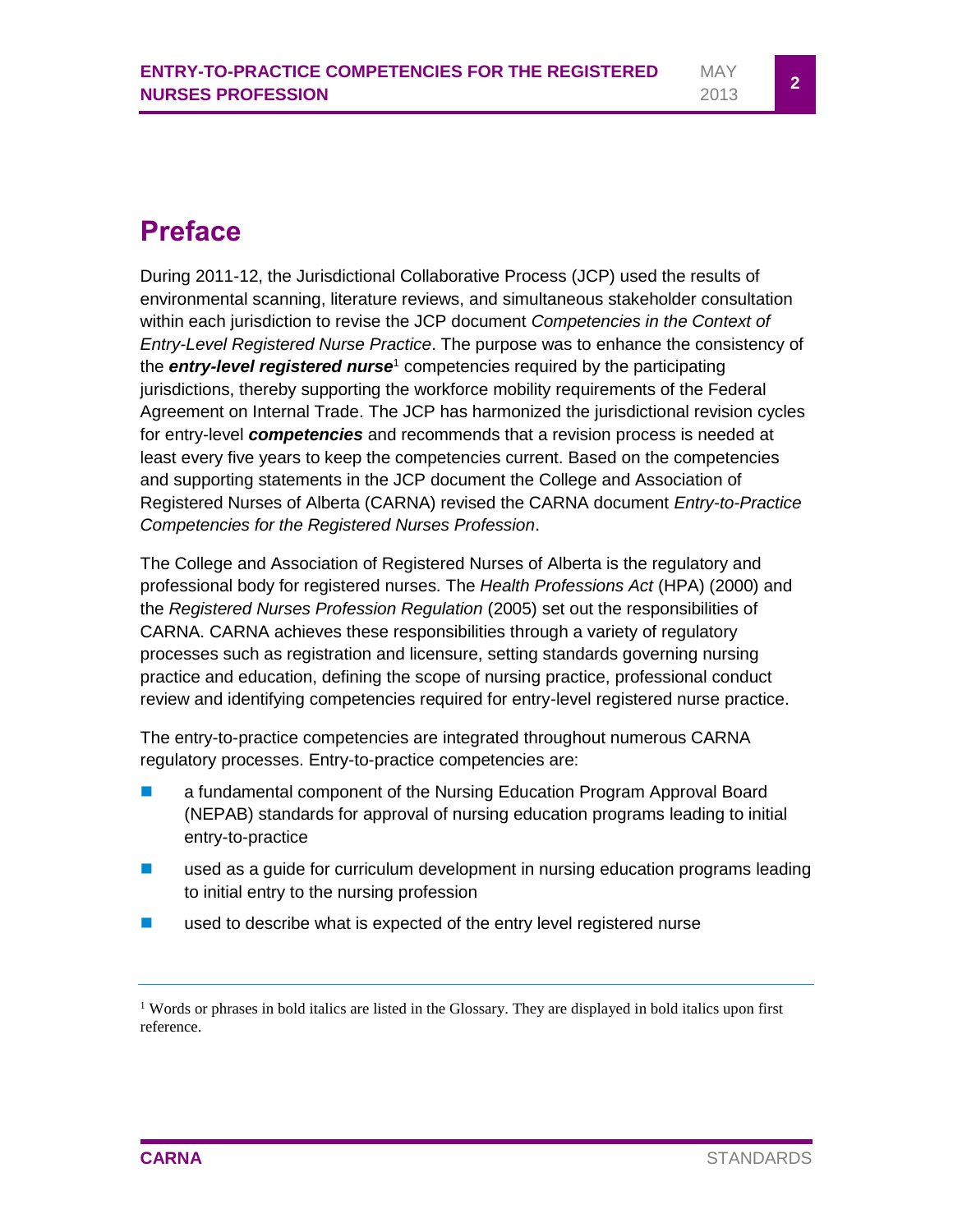- **EXECUTE:** required to facilitate labor mobility for RNs in Canada. The Labour Mobility Chapter of the Agreement on Internal Trade (AIT) stipulates that labor mobility cannot be determined or restricted by credentials. Decisions must be based on competence.
- **part of the competency profile for RNs**
- essential in all three routes of the registration process (HPA, R.S.A. 2000, c. H-7, s. 28(2))
- **E** a foundation of the substantial equivalence route of registration for internationally educated registered nurses under HPA (*Registered Nurses Profession Regulation*, Alta. Reg. 232/2005, s. 9)

The purpose of this document is to provide detailed information on the primary purpose for the entry-to-practice competencies for *nursing education program approval* by describing the competencies required for entry-level registered nurses to provide safe, *competent*, *compassionate*, and ethical nursing care in a variety of practice settings. The competencies also serve as a guide for public and employer awareness of the practice expectations of entry-level registered nurses.

The *Entry-to-Practice Competencies for the Registered Nurses Profession* are a fundamental component of the Nursing Education Program Approval Board (NEPAB) nursing education standards. As part of the legislated mandate of a self-regulated profession, NEPAB reviews and approves Alberta nursing education programs leading to initial entry-to-practice as a registered nurse.

The 2012 competencies reflect baccalaureate nursing education. They are clientcentred, futuristic, and incorporate new developments in society, health care, nursing knowledge, and nursing practice. The competencies aim to ensure that entry-level registered nurses are able to function in today's realities and are well-equipped with the knowledge and skills to adapt to changes in health care and nursing.

# <span id="page-4-0"></span>**Assumptions**

The following assumptions are made about the preparation and practice of entry-level registered nurses:

**1.** *Requisite skills and abilities* are required to attain the entry-level registered nurse competencies.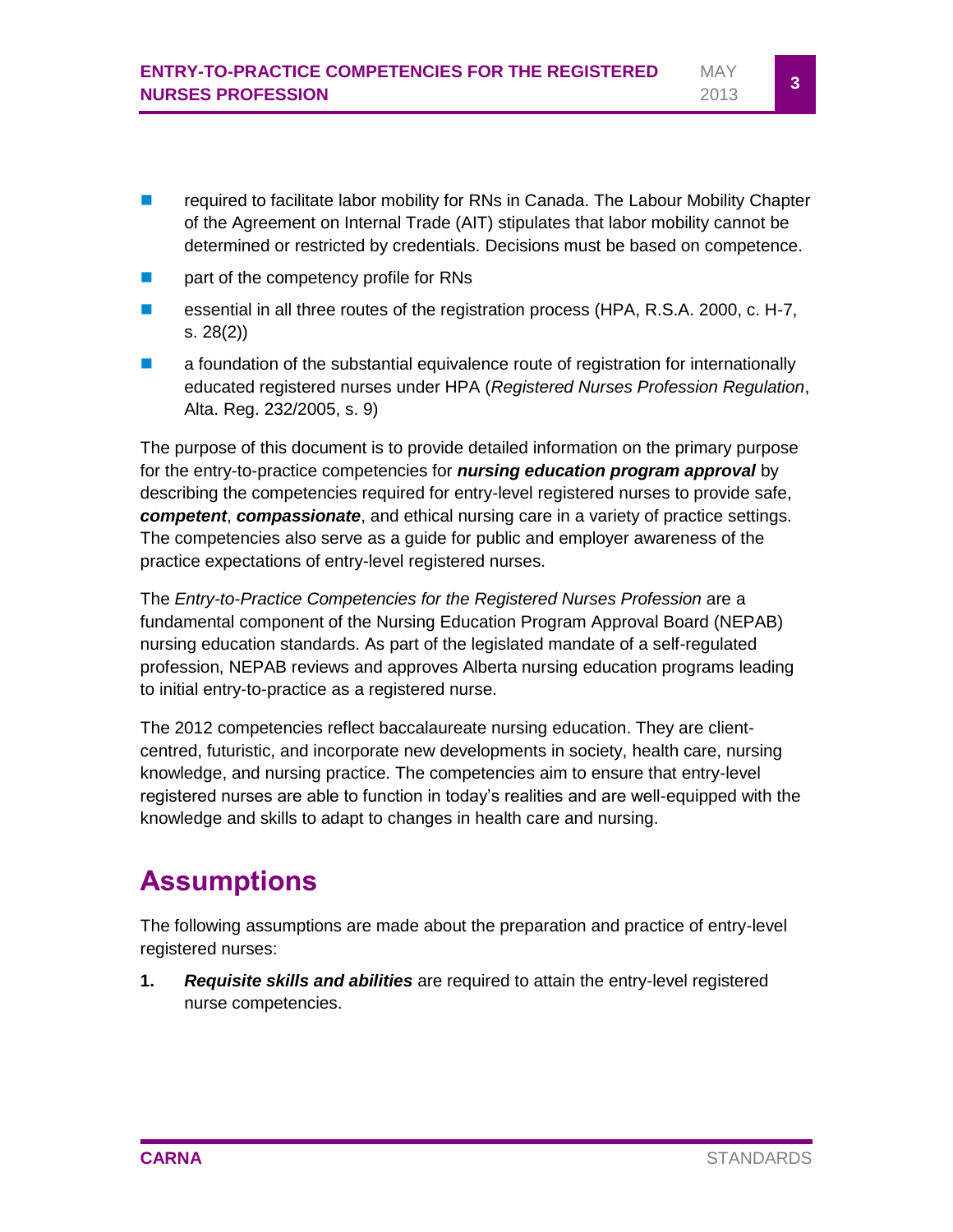- **2.** Entry-level registered nurses are prepared to enter into practice safely, competently, compassionately, and ethically:
	- in situations of health and illness;
	- **u** with people of all genders and across the lifespan;
	- **u** with the following possible recipients of care: individuals, families, groups, communities and populations;
	- **across diverse practice settings.**
- **3.** The practice setting of entry-level registered nurses can be any environment or circumstance where nursing is practised. It includes the site where nursing care is provided and programs designed to meet health care needs.
- **4.** Entry-level registered nurses enter into practice with competencies that are transferable across diverse practice settings.
- **5.** Entry-level registered nurses' experience in practising the competencies during their nursing education program can vary and may be limited in some practice environments and with some *clients*.
- **6.** Entry-level registered nurses have a strong foundation in nursing theory, concepts and knowledge, health and sciences, *humanities*, research, and ethics.
- **7.** Entry-level registered nurses are prepared to engage in interprofessional collaborative practice, essential for improvement in client health outcomes.
- **8.** Entry-level registered nurses are beginning practitioners whose level of practice, autonomy, and proficiency will grow best through collaboration, mentoring, and support from registered nurse colleagues, managers, the *health care team*, and employers.
- **9.** Entry-level registered nurses have the knowledge required to select and implement a wide range of nursing interventions in the provision of nursing care (see section Description of Nursing Practice).

# <span id="page-5-0"></span>**Description of Nursing Practice**

The International Classification of Nursing Practice (ICNP®) and the work of Bulechek, Butcher, Dochterman and Wagner (2013) and the *Nursing Intervention Classification* (NIC) identify a very comprehensive list of RN competencies at the level of specific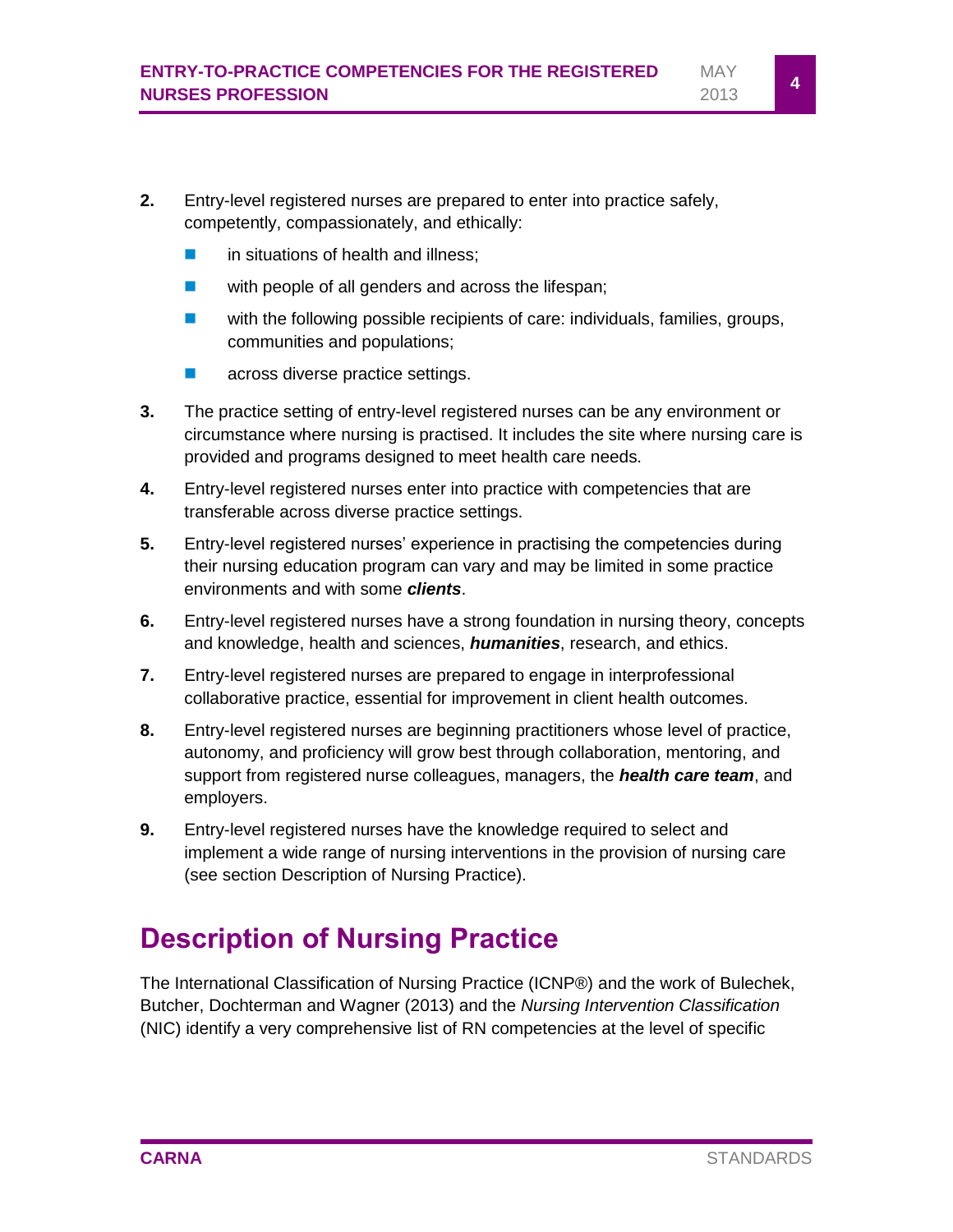nursing interventions. These classification systems, in combination with the entry-topractice competencies, describe the competency profile for registered nurses in Alberta, and, for this reason, are referenced in this document.

The ICNP®, which includes NIC and Home Health Care Classification, is used in this document to describe nursing practice. The ICNP® is an informational tool developed by the International Council of Nurses (ICN) to describe nursing practice and provide data representing nursing practice in comprehensive health information systems. The ICNP® focuses on nursing practice and acknowledges that nursing practice is not static but changing and dynamic. The ICNP® reflects the ICN definition of nursing which follows:

Nursing encompasses autonomous and collaborative care of individuals of all ages, families, groups and communities, sick or well and in all settings. Nursing includes the promotion of health, prevention of illness, and the care of ill, disabled and dying people. Advocacy, promotion of a safe environment, research, participation in shaping health policy and in patient and health systems management, and education are also key nursing roles. (ICN, 2013)

The ICNP® is a classification of nursing diagnoses, interventions and outcomes. It serves as a unifying framework into which existing nursing vocabularies and classifications can be cross-mapped to enable comparison of nursing data. The following benefits of the ICNP® were identified (ICN, 2005):

- **E** establish a common language for describing nursing practice in order to improve communication among nurses and between nurses and others
- **F** represent concepts used in local practice, across languages and specialty areas
- **E** describe the nursing care of people (individuals, families and communities) worldwide
- **E** enable comparison of nursing data across clinical populations, settings, geographic areas and time
- **stimulate nursing research through links to data available in nursing and health** information systems
- **Part** provide data about nursing practice in order to influence nursing education and health policy
- **Particle in the project trends in patient needs, provision of nursing treatments, resource utilisation** and outcomes of nursing care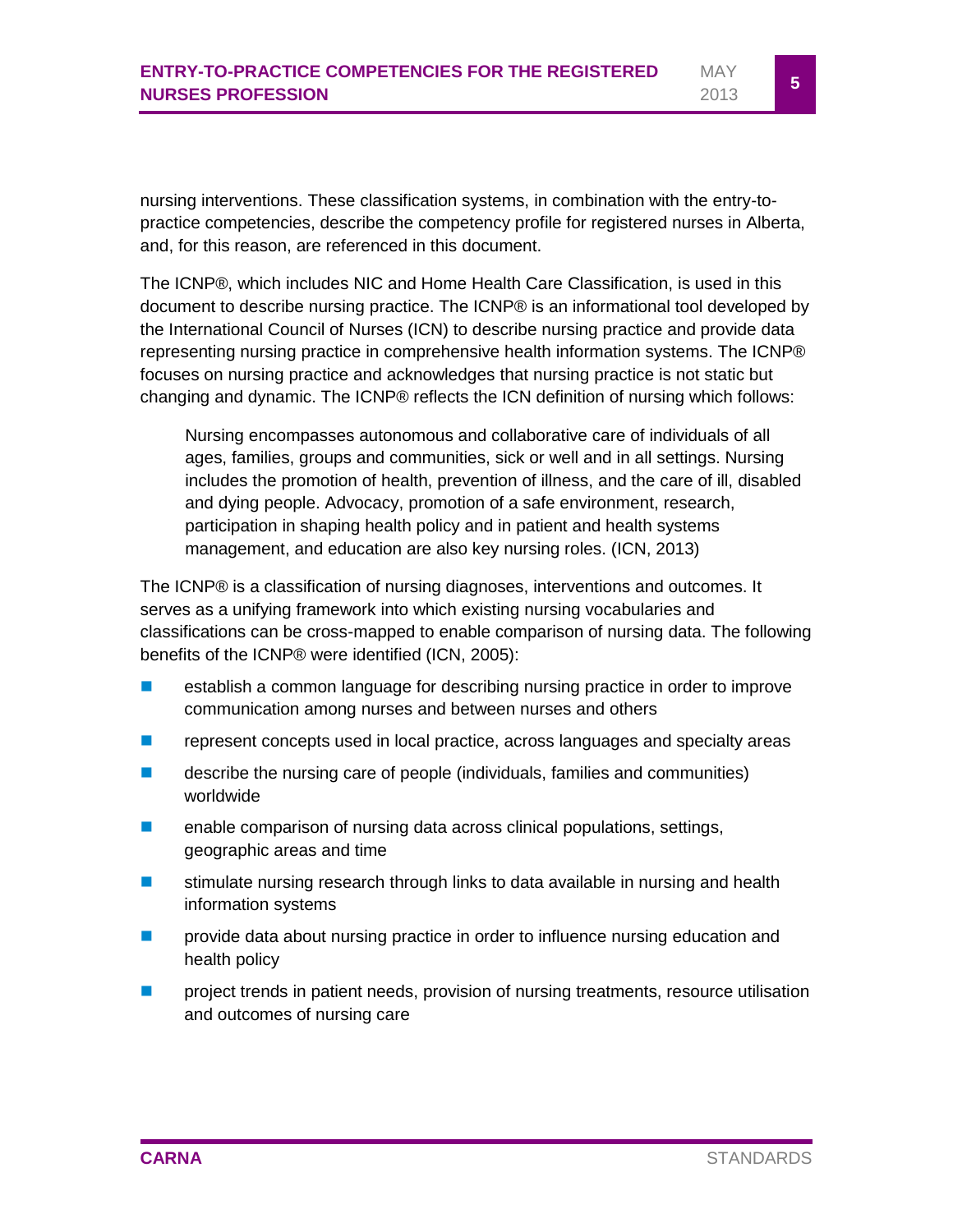It is anticipated that educational institutions providing the nursing education program would use the ICNP® descriptions of nursing practice as a resource. The ICNP® has been endorsed by CARNA and by CNA as the standard for collecting nursing data. Using this resource will familiarize new graduates with the nomenclature and use of classification systems that have been developed for the practice of registered nurses.

### <span id="page-7-0"></span>**Profile of Entry-Level Registered Nurse Practice**

Entry-level registered nurses are at the point of initial entry to the profession, following graduation from an approved nursing education program. Their beginning practice draws on a unique experiential knowledge base that has been shaped by specific practice experiences during their education program. They are health care team members who accept responsibility and demonstrate *accountability* for their practice and in particular, recognize their limitations, ask questions, exercise professional judgment, and determine when consultation is required.

Entry-level registered nurses realize the importance of identifying what they know and do not know, what their learning gaps may be, and know how and where to access available resources. They display initiative, a beginning confidence, and self-awareness in taking responsibility for their decisions in the care they provide.

Duchscher (2008) found that during the first 12 months of employment, entry-level registered nurses experience a complex but relatively predictable array of emotional, intellectual, physical, sociocultural, and developmental issues that, in turn, feed a progressive and sequential pattern of personal and professional evolution. This role acquisition occurs in part by observing other registered nurses in practice and within the social network of their workplace.

Time is required to establish professional relationships, learn practice norms and consolidate nursing practice knowledge and judgment. As confidence develops in their new role, entry-level registered nurses assume higher levels of responsibility and manage increasingly complex clinical situations. Their proficiency and efficiency with respect to workload management and technical skills will improve with support and experience.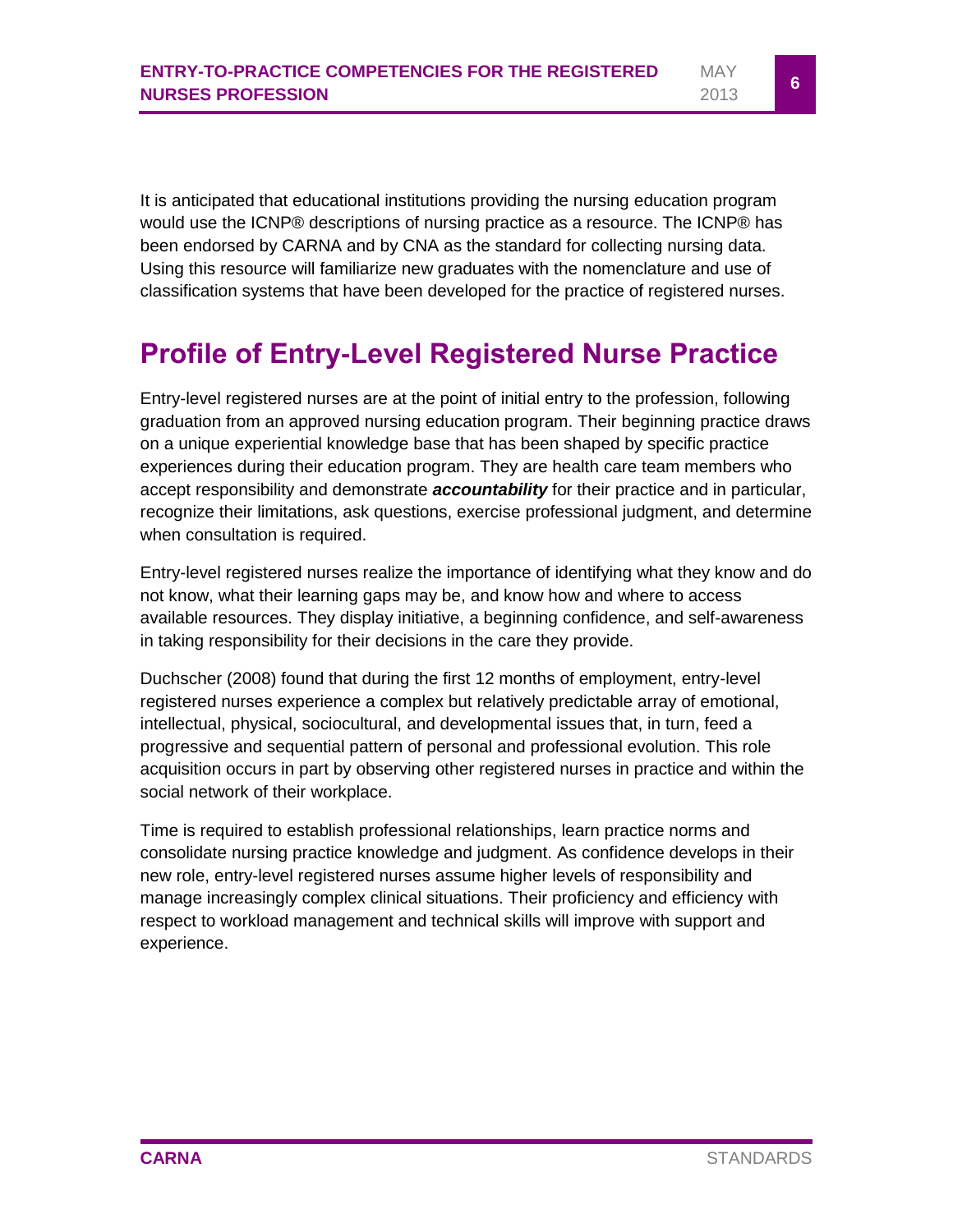MAY  $\frac{100 \text{ N}}{2013}$  **7** 

# <span id="page-8-0"></span>**Application of the Competencies Expected During Nursing Education**

Approved nursing education programs must ensure that student clinical practice experiences/clinical hours reflect Alberta standards and prepare graduates to achieve the entry-to-practice competencies. The nursing education programs are required to provide opportunities for students to apply the competencies in direct clinical practice learning experiences. To fulfill the clinical practice learning requirements, the nursing education programs work in partnership with the clinical practice facilities to ensure that students have access to quality practice learning experiences. Quality practice learning experiences include the traditional clinical practice experience and more innovative arrangements provided that these experiences are structured with learning outcomes that are evaluated. Student practice learning experiences might include practice with children in schools, daycares, or community centres, or with older adults in a variety of settings, including public and community living (Harwood, Reimer-Kirkham, Sawatzky, Terblanche & Van Hofwegen, 2009).

Students benefit from multiple learning opportunities including practice in laboratory settings where they can begin to apply the entry-to-practice competencies in a controlled, safe environment without risk to clients. The literature reports increased use of simulation to promote learning and help ensure client *safety* (Harder, 2010; Norman, 2012; Weaver, 2011). Notwithstanding the value of simulated learning experiences, nursing education program approval reviews, conducted by NEPAB, require evidence that students have direct clinical practice learning experiences with clients across the lifespan and in a variety of settings to achieve the entry-to-practice competencies.

### <span id="page-8-1"></span>**Context of the Practice Environment**

Entry-level registered nurses are employed in diverse practice environments (e.g., hospital, community, home, clinic, school, residential, and correctional facilities) that range from large urban to remote rural settings. Employers create and maintain practice environments that support competent registered nurses in providing safe, ethical, and quality health care. The practice environment also influences the consolidation of entrylevel registered nurse practice and the development of further competence.

It is unrealistic to expect entry-level registered nurses to function at the level of practice of experienced registered nurses. Entry-level registered nurses require a reasonable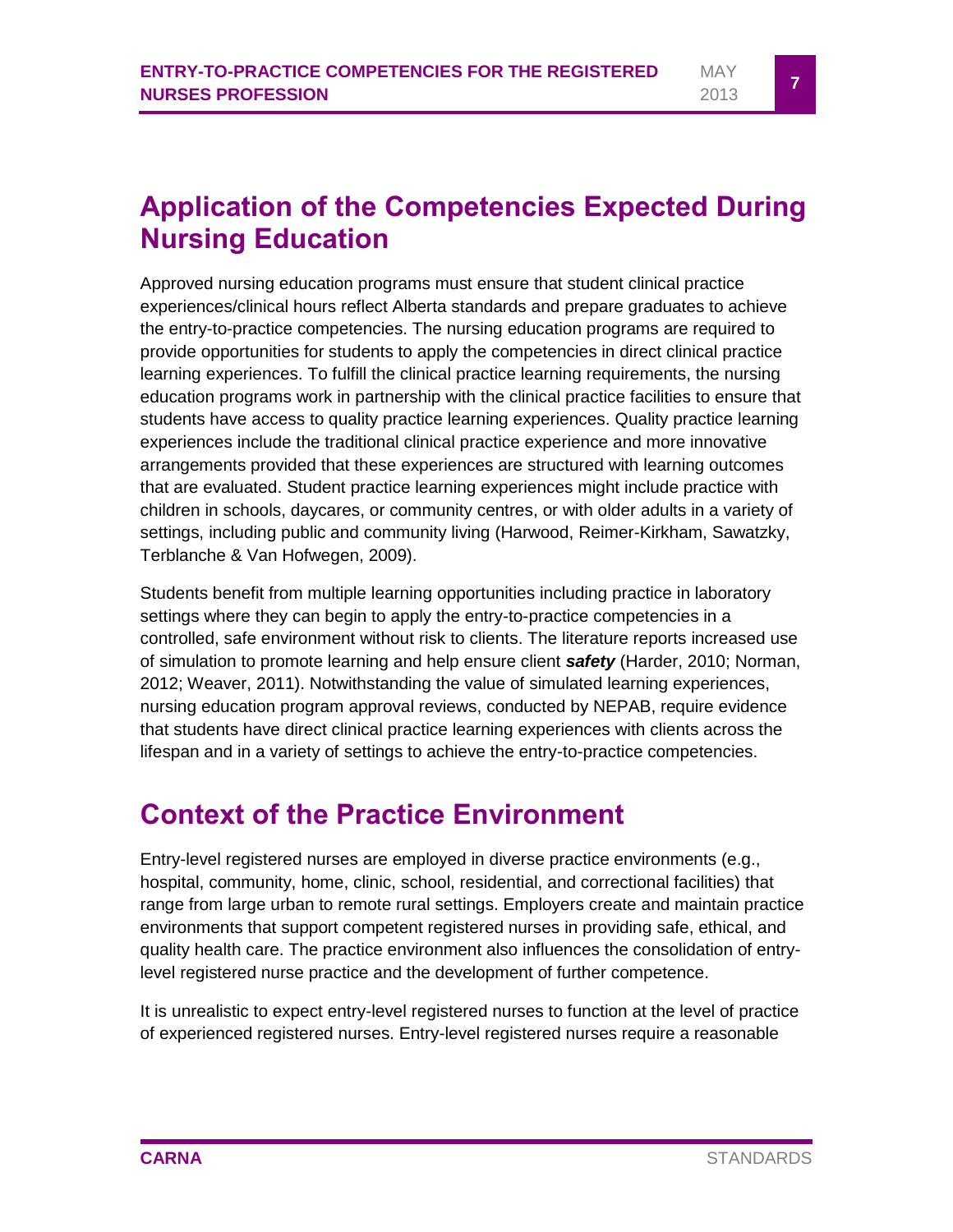period of time to adjust to work life as employees (Duchscher, 2008). Supportive practice environments that encourage entry-level registered nurses to feel welcome, safe, valued, respected, and nurtured ease their transition into practice and help reduce stress, increase competence, and support safe, ethical, and quality health care.

Creating quality practice environments is the shared responsibility of governments, employers, registered nurses, nursing regulatory bodies, professional organizations, and post-secondary educational institutions. The following indicators, derived from a variety of sources (College of Registered Nurses of British Columbia, 2010; College of Registered Nurses of Nova Scotia, 2007; Curtis, de Vries, & Sheerin, 2011; Downey, Parslow, & Smart, 2011; Saintsing, Gibson, & Pennington, 2011), are vital to support entry-level registered nurses to practise safely, competently, and ethically:

- **Provide initial experiences working in a practice setting that support entry-level** registered nurses in consolidating their knowledge application and skills.
- **If** Identify and inform entry-level registered nurses of the resources available to support the consolidation and development of their practice. Resources could include registered nurse leaders (e.g., clinical educators, clinical managers, advanced practitioners); policy and protocol documents (online or hard copy); and reference materials (including online reference resources).
- **Provide position-specific education and professional development through** orientation, in-service education, and mentorship programs.
- **Encourage and support experienced registered nurses to mentor entry-level** registered nurses (e.g., provide education and recognition for registered nurse mentors).
- **Provide opportunities to strengthen** *leadership* skills through the integration of experiences, support, and mentoring.
- Consider workload and staff scheduling that address the transitional needs of entry-level registered nurses (e.g., they need sufficient time to discuss and plan care with colleagues and those clients receiving care; they benefit from matching new registered nurses with experienced ones).
- $\blacksquare$  Identify the competencies required in a particular setting, position, or situation of added responsibility and provide opportunities for entry-level registered nurses to demonstrate their competencies before assuming these responsibilities.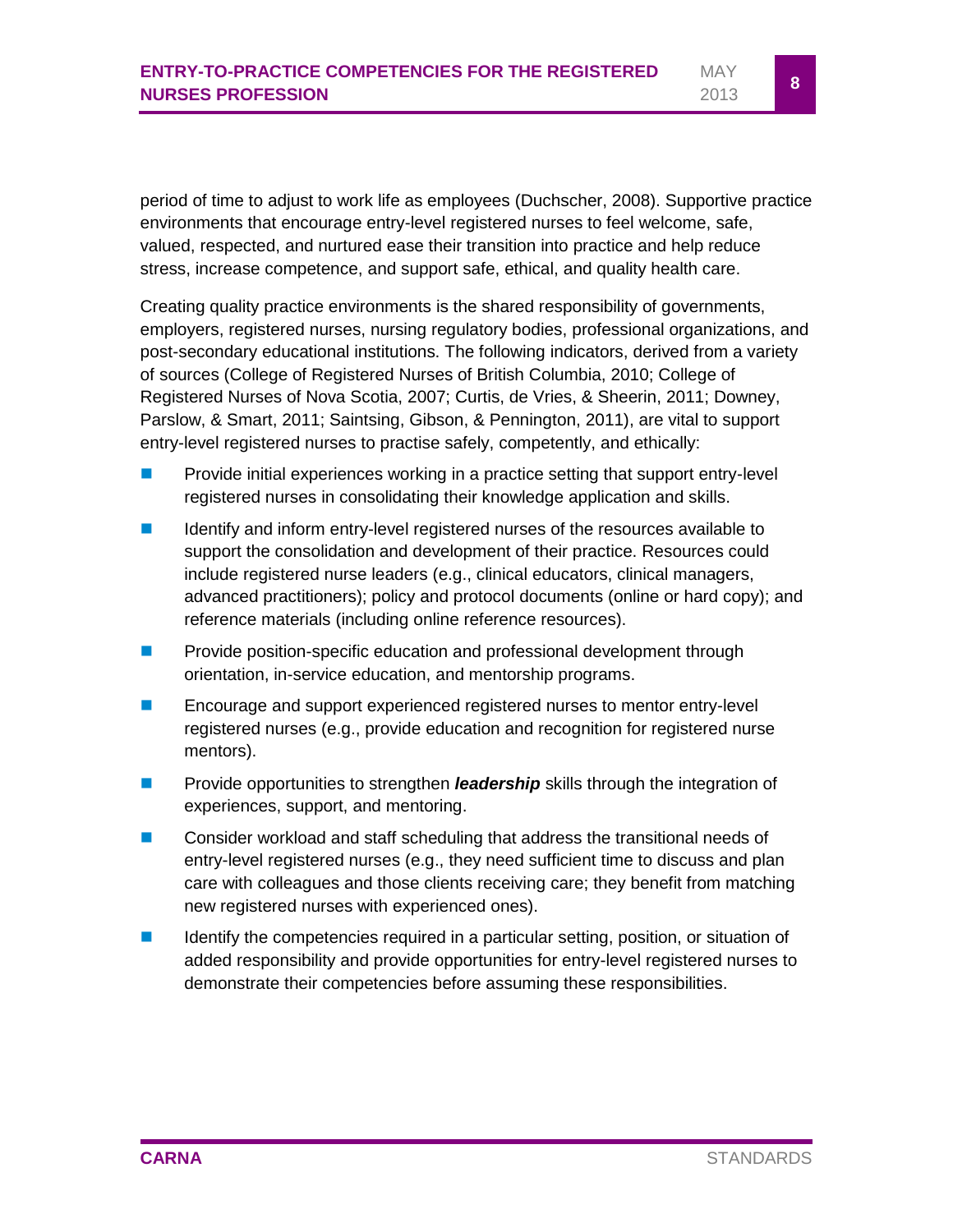- **Provide clarity about responsibility and accountability, ongoing constructive** feedback, and formal evaluation processes, which are essential for the development of the practice of entry-level registered nurses.
- **Promote an environment that encourages entry-level registered nurses to pose** questions, engage in reflective practice, and request assistance without being criticized.

### <span id="page-10-0"></span>**Entry-Level Registered Nurse Competencies**

The entry-to-practice competency statements have been organized using a standardsbased conceptual framework to highlight the regulatory purposes of entry-level registered nurse competencies. The conceptual framework organizes the competencies in five categories:

- **Part** professional responsibility and accountability
- **knowledge-based practice**
- **E** ethical practice
- **Service to the public**
- self-regulation

#### **Figure 1: Conceptual Framework for Organizing Competencies**

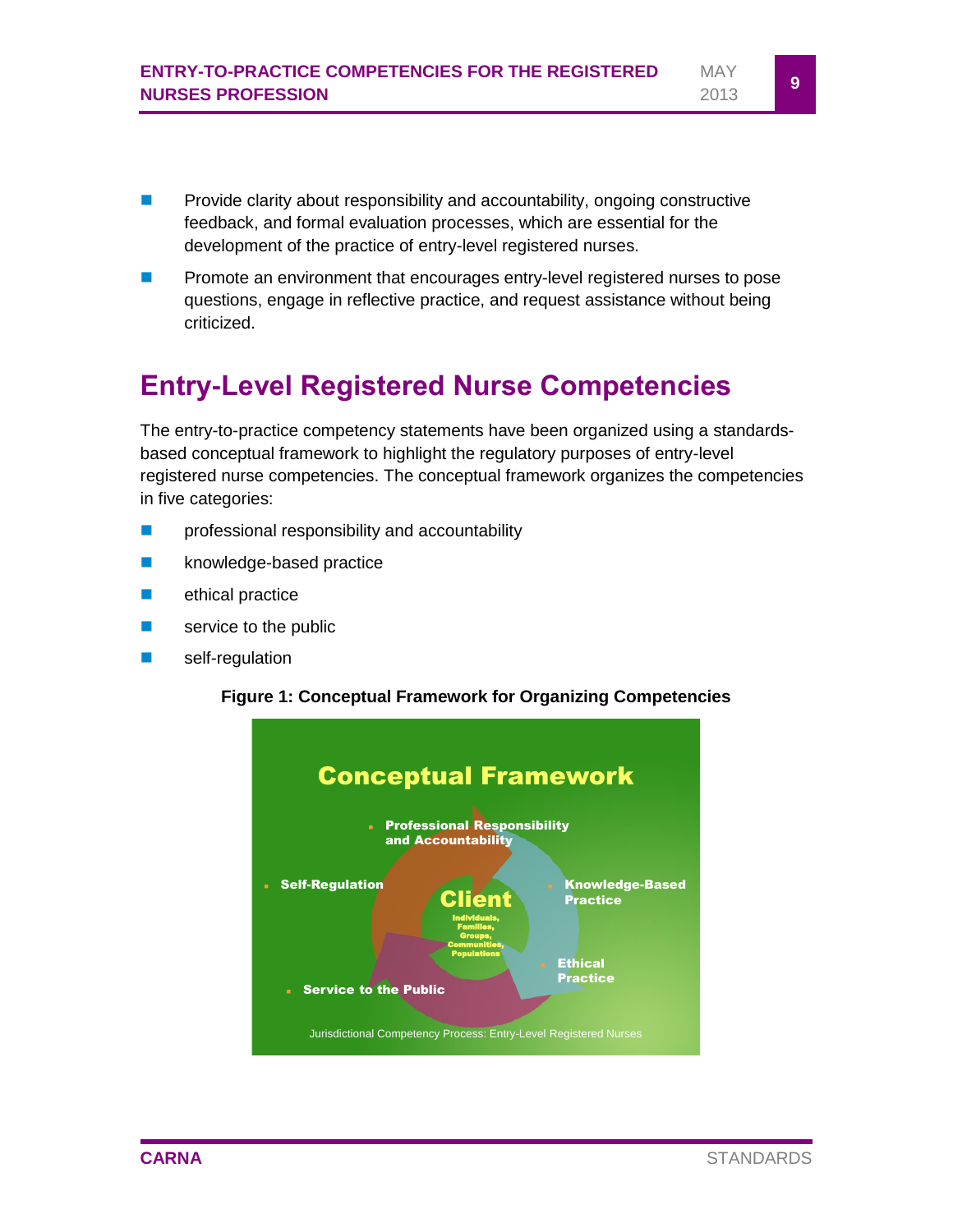The standards-based framework is used to organize the competency statements and highlight the regulatory purposes of the entry-level registered nurse competencies. It is important to note the centrality of the client in this conceptual framework, as the client is central to nursing practice. Client is the individual, *family*, group, community, or population, who is the recipient of nursing services and, where the context requires, includes a substitute decision-maker for the recipient of nursing services. In some clinical settings, the client may be referred to as a patient or resident.

The conceptual framework depicts a cycle in which no one category of competencies is more or less important than another.

It is recognized that safe, competent, compassionate, ethical registered nursing practice requires the integration and performance of many competencies at the same time. Hence, the number of competencies and the order in which the categories or competency statements are presented is not an indication of importance; rather, the conceptual framework simply provides a means of presentation.

Additionally, although many competencies may be suitably placed in more than one category, they are stated in one category only for the sake of clarity and convenience. **Please note that anywhere in the document where examples are provided, it is intended to mean "including, but not limited to" the examples stated.**

The following overarching competency statement applies to all categories of competencies:

- **a.** CARNA *Practice Standards for Regulated Members* and all other CARNA standards and guidelines
- **b.** CNA *Code of Ethics for Registered Nurses* (2008)
- **c.** *Health Professions Act* (HPA) (2000), the practice statement in Schedule 24 of HPA, and the *Registered Nurses Profession Regulation* (2005)
- **d.** federal and provincial legislation and common law that directs practice

This statement is placed on its own at the outset because of its essential and overriding importance. This competency statement highlights the multiple professional, ethical, and legal sources of knowledge required for safe, competent, compassionate, ethical registered nursing practice.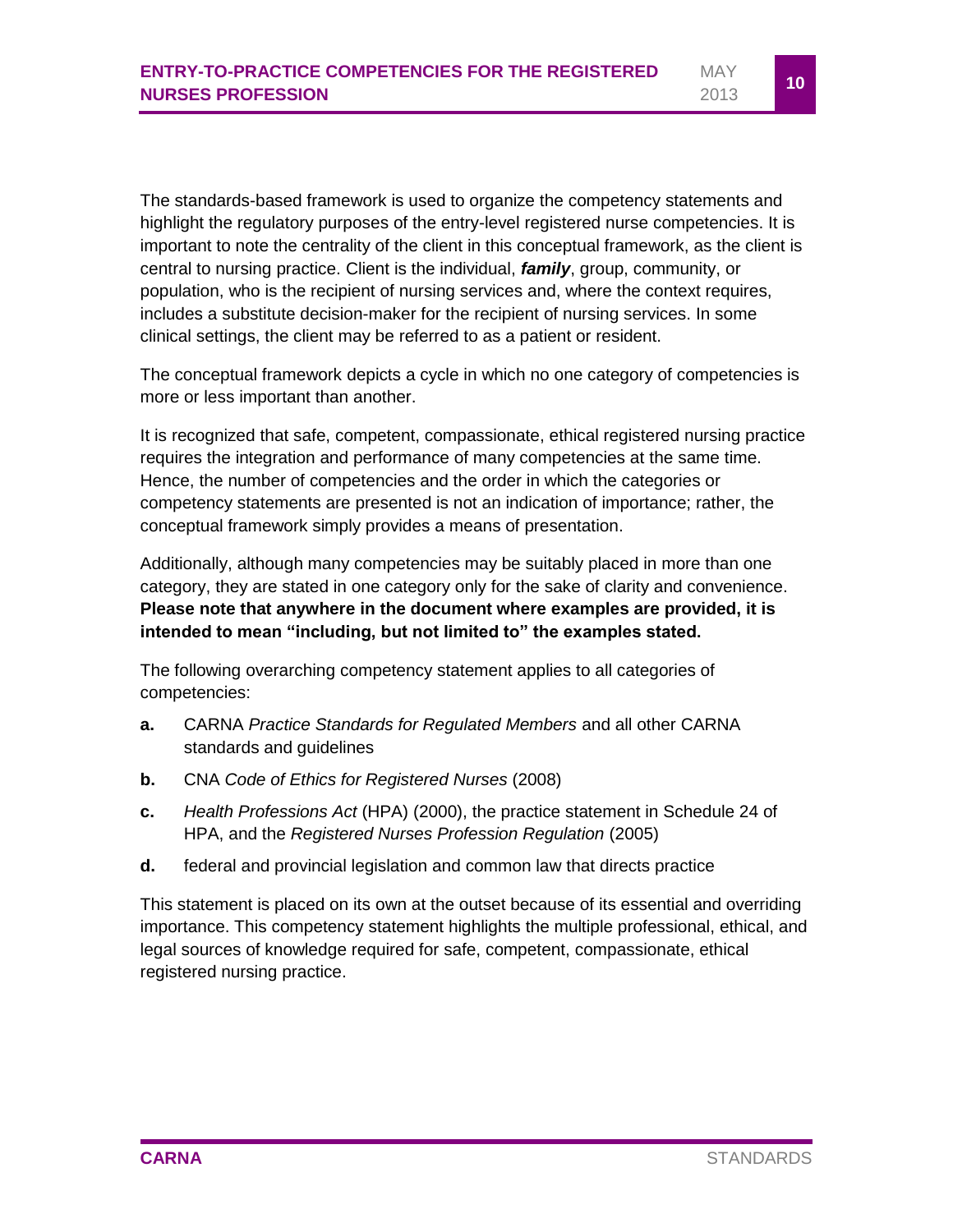### <span id="page-12-0"></span>**Professional Responsibility and Accountability**

#### **Professional Responsibility and Accountability:**

Demonstrates professional conduct and that the primary duty is to the client to ensure safe, competent, compassionate, ethical care.

#### **Competencies: Professional Responsibility and Accountability**

- **1.** Represents self by first and last name and professional designation (*protected title*) to clients and the health care team.
- **2.** Is accountable and accepts responsibility for own actions and decisions.
- **3.** Recognizes *individual competence* within legislated *scope of practice* and seeks support and assistance as necessary.
- **4.** Articulates the role and responsibilities of a registered nurse as a member of the nursing and health care team.
- **5.** Demonstrates a *professional presence* and models professional behaviour.
- **6.** Demonstrates leadership in client care by promoting healthy and culturally safe practice environments.
- **7.** Displays initiative, a beginning confidence, self-awareness, and encourages collaborative interactions within the health care team.
- **8.** Demonstrates *critical inquiry* in relation to new knowledge and technologies that change, enhance, or support nursing practice.
- **9.** Exercises professional judgment when using agency policies and procedures, or when practising in the absence of agency policies and procedures.
- **10.** Organizes own workload and develops time-management skills for meeting responsibilities.
- **11.** Demonstrates responsibility in completing assigned work and communicates about work completed and not completed.
- **12.** Uses *conflict resolution* strategies to achieve healthier interpersonal interactions.
- **13.** Questions unclear orders, decisions, or actions inconsistent with client outcomes, best practices, and health safety standards.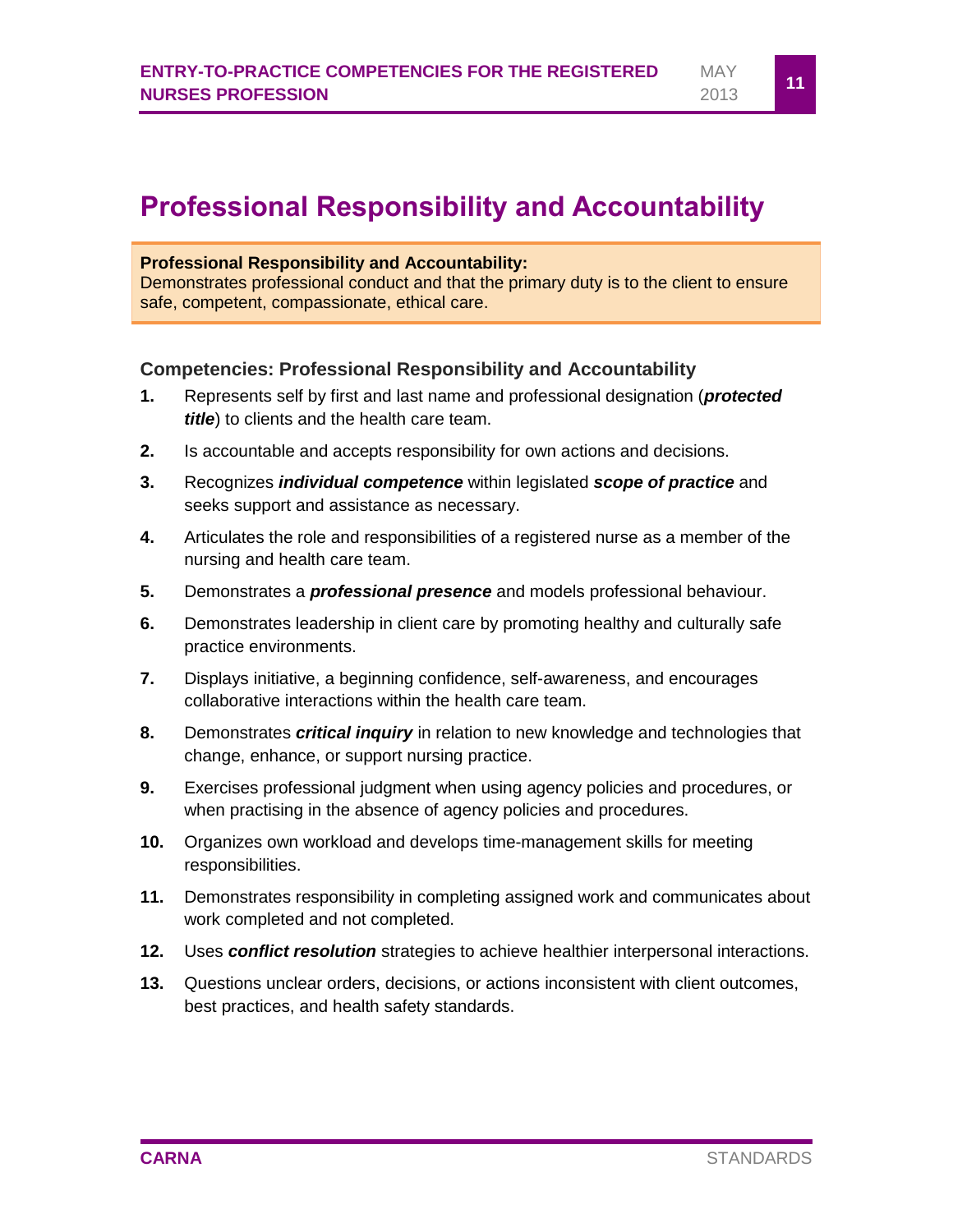- **14.** Protects clients through recognizing and reporting *near misses* and errors (the RN's own and others) and takes action to stop and minimize harm arising from *adverse events*.
- **15.** Takes action on recognized unsafe health care practices and workplace safety risks to clients and staff.
- **16.** Seeks out and critiques nursing and health-related research reports.
- **17.** Integrates quality improvement principles and activities into nursing practice.

### <span id="page-13-0"></span>**Knowledge-Based Practice**

This category has two sections: Specialized Body of Knowledge and Competent Application of Knowledge.

### <span id="page-13-1"></span>**Specialized Body of Knowledge**

#### **Specialized Body of Knowledge:**

Has knowledge from nursing and other sciences, humanities, research, ethics, spirituality, relational practice, and critical inquiry.

#### **Competencies: Specialized Body of Knowledge**

- **18.** Has a knowledge base about the contribution of registered nurse practice to the achievement of positive client health outcomes.
- **19.** Has a knowledge base from nursing and other disciplines concerning current and emerging health care issues and trends (e.g., the health care needs of older adults, vulnerable and/or marginalized populations, health promotion, obesity, pain prevention and pain management, end-of-life care, problematic substance use, and mental health).
- **20.** Has a knowledge base about human growth and development, and *population health*, including the *determinants of health*.
- **21.** Has a knowledge base in the health sciences, including anatomy, physiology, pathophysiology, psychopathology, pharmacology, microbiology, epidemiology, genetics, immunology, and nutrition.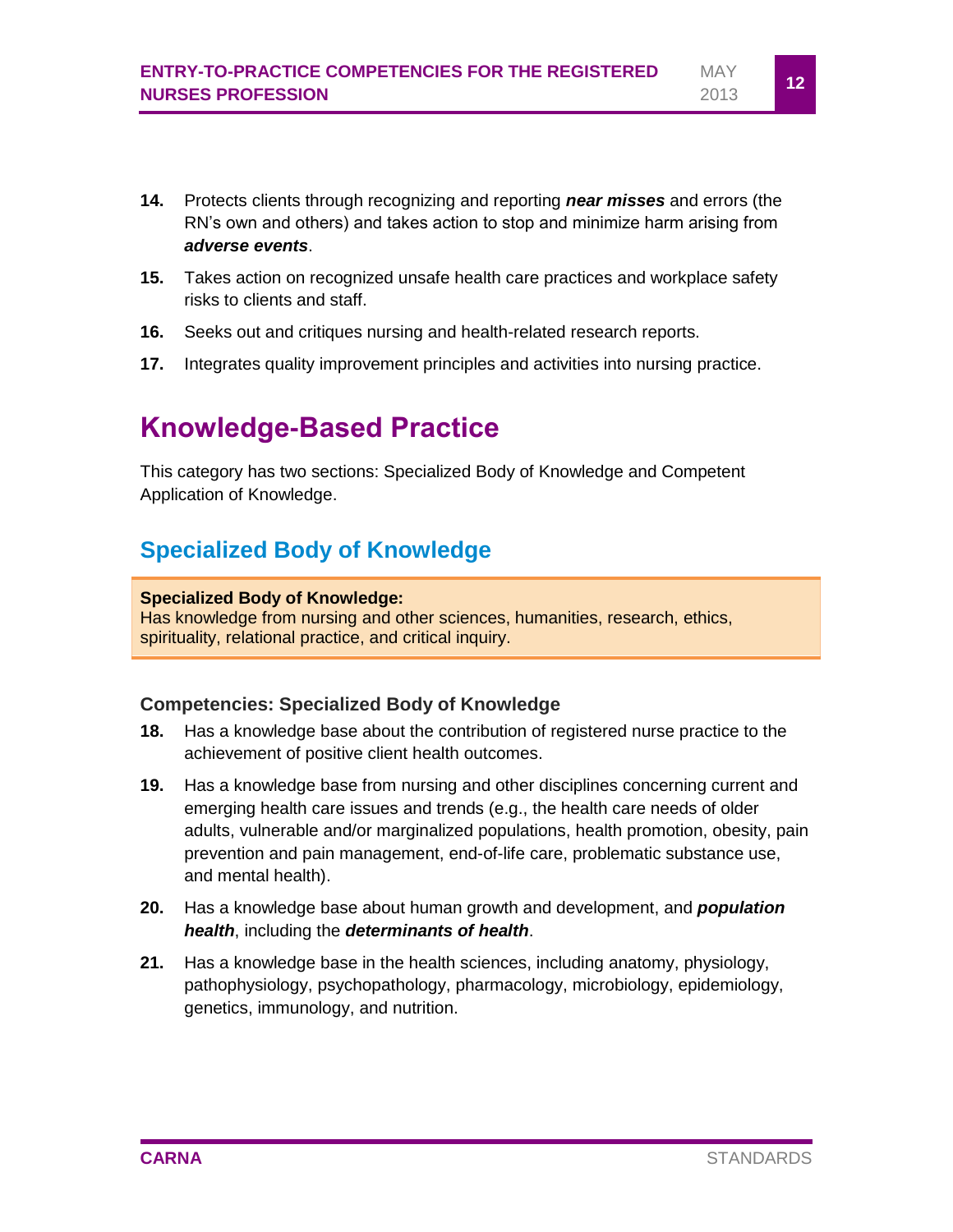- **22.** Has a knowledge base in nursing science, social sciences, humanities, and healthrelated research (e.g., *culture*, power relations, spirituality, philosophical, and ethical reasoning).
- **23.** Has a knowledge base about workplace health and safety, including ergonomics, safe work practices, prevention and management of disruptive behaviour, including horizontal violence, aggressive, or violent behaviour.
- **24.** Has theoretical and practical knowledge of *relational practice* and understands that relational practice is the foundation for all nursing practice.
- **25.** Has knowledge about emerging community and *global health* issues, population health issues and research (e.g., pandemic, mass immunizations, emergency/disaster planning, and food and water safety).
- **26.** Knows how to find evidence to support the provision of safe, competent, compassionate, and ethical nursing care, and to ensure the personal safety and safety of other health care workers.
- **27.** Understands the role of *primary health care* and the determinants of health in health delivery systems and its significance for population health.
- **28.** Understands *nursing informatics* and other *information and communication technologies* used in health care.

### <span id="page-14-0"></span>**Competent Application of Knowledge**

#### **Competent Application of Knowledge:**

Demonstrates competence in the provision of nursing care. The competency statements in this section are grouped into four areas about the provision of nursing care: ongoing comprehensive assessment, health care planning, providing nursing care, and evaluation. The provision of nursing care is an iterative process of critical inquiry and is not linear in nature.

**(Area i) Ongoing Comprehensive Assessment: Incorporates critical inquiry and relational practice to conduct a client-focused assessment that emphasizes client input and the determinants of health.**

#### **Competencies: Ongoing Comprehensive Assessment**

**29.** Uses appropriate assessment tools and techniques in consultation with clients and the health care team.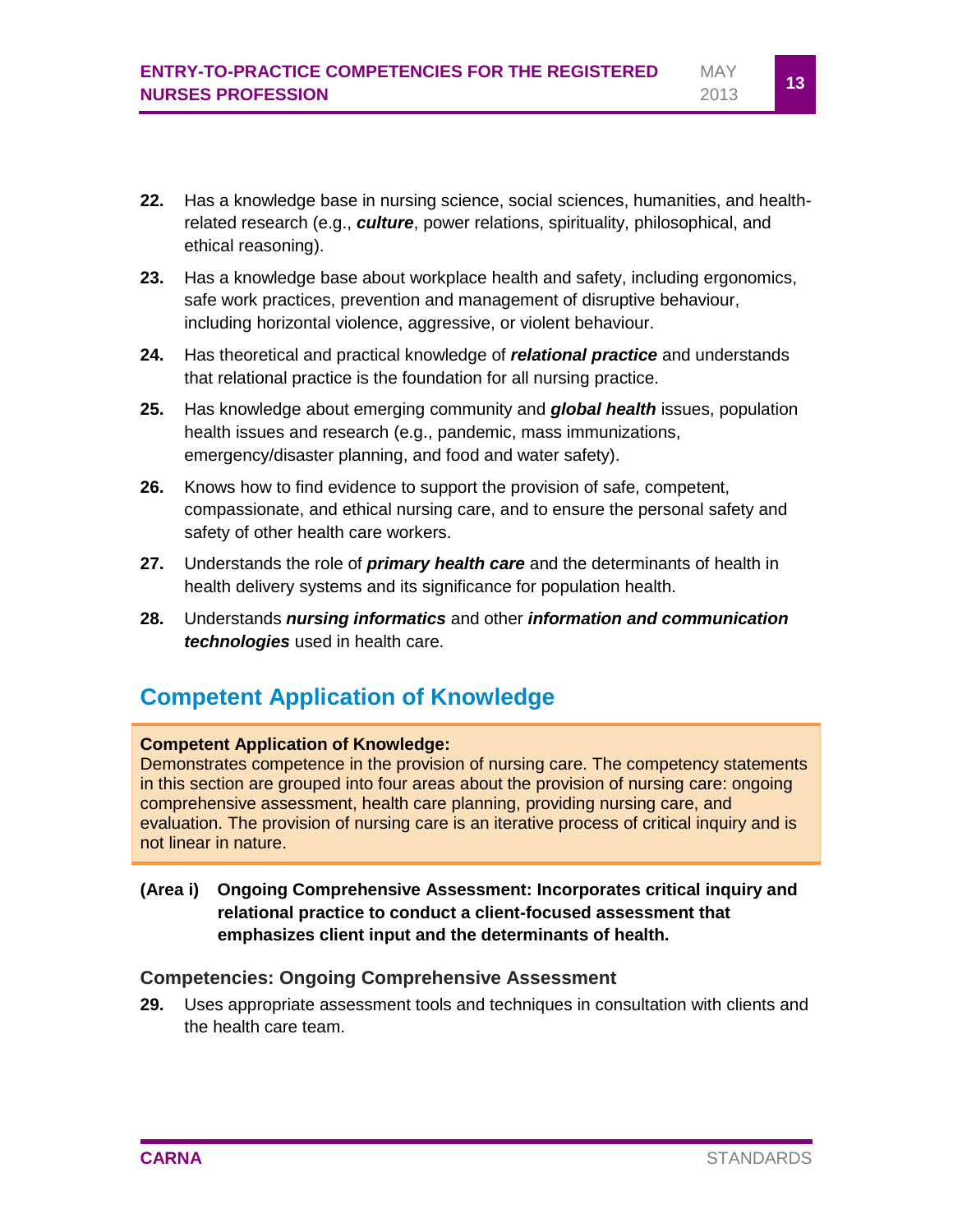- **30.** Engages clients in an assessment of the following: physical, emotional, spiritual, cultural, cognitive, developmental, environmental, and social needs.
- **31.** Collects information on client status using assessment skills of observation, interview, history taking, interpretation of laboratory data, mental health assessment, and physical assessment, including inspection, palpation, auscultation, and percussion.
- **32.** Uses information and communication technologies to support information synthesis.
- **33.** Uses anticipatory planning to guide an ongoing assessment of client health status and health care needs (e.g., prenatal/postnatal, adolescents, older adults, and reaction to changes in health status and or/diagnosis).
- **34.** Analyzes and interprets data obtained in client assessments to draw conclusions about client health status.
- **35.** Incorporates knowledge of the origins of the *health disparities and inequities* of Aboriginal Peoples and the contributions of nursing practice to achieve positive health outcomes for Aboriginal Peoples.
- **36.** Incorporates knowledge of the health disparities and inequities of vulnerable populations (e.g., sexual orientation, persons with disabilities, ethnic minorities, poor, homeless, racial minorities, language minorities) and the contributions of nursing practice to achieve positive health outcomes.
- **37.** Collaborates with clients and the health care team to identify actual and potential client health care needs, strengths, capacities, and goals.
- **38.** Completes assessments in a timely manner, and in accordance with *evidenceinformed practice*, agency policies, and protocols.
- **(Area ii) Health Care Planning: Within the context of critical inquiry and relational practice, plans nursing care appropriate for clients which integrates knowledge from nursing, health sciences and other related disciplines, as well as knowledge from practice experiences, clients' knowledge and preferences, and factors within the health care setting.**

#### **Competencies: Health Care Planning**

**39.** Uses critical inquiry to support professional judgment and reasoned decisionmaking to develop health care plans.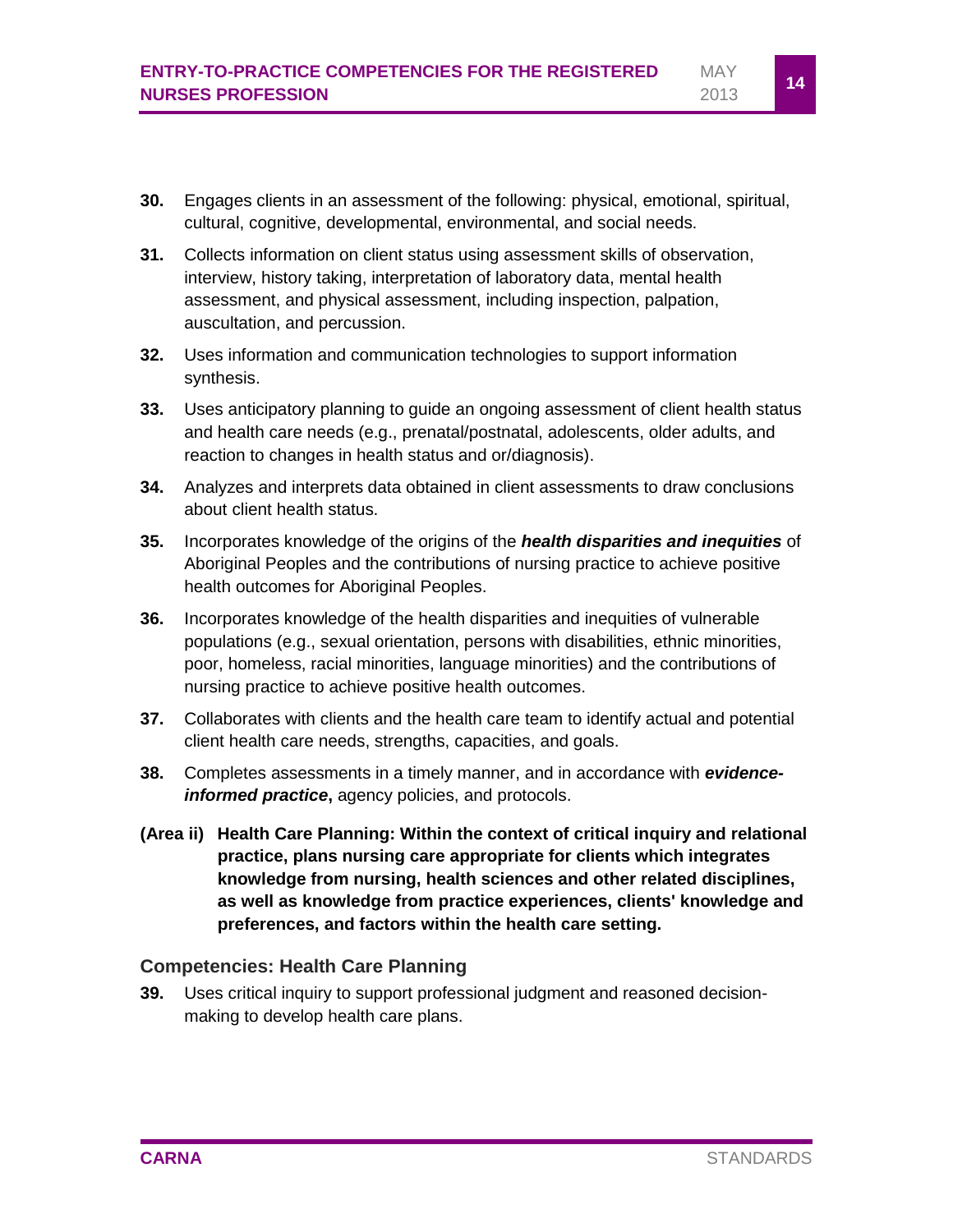- **40.** Uses principles of primary health care in developing health care plans.
- **41.** Facilitates the appropriate involvement of clients in identifying their preferred health outcomes.
- **42.** Negotiates priorities of care and desired outcomes with clients, demonstrating *cultural safety*, and considering the influence of positional power relationships.
- **43.** Initiates appropriate planning for clients' anticipated health problems or issues and their consequences (e.g., childbearing, childrearing, adolescent health, and senior well-being).
- **44.** Explores and develops a range of possible alternatives and approaches for care with clients.
- **45.** Facilitates client ownership of direction and outcomes of care developed in their health care plans.
- **46.** Collaborates with the health care team to develop health care plans that promote continuity for clients as they receive conventional health care and**,**  *complementary and alternative therapy*.
- **47.** Determines, with the health care team or health-related sectors, when consultation is required to assist clients in accessing available resources.
- **48.** Consults with the health care team as needed to analyze and organize complex health challenges into manageable components for health care planning.
- **Area (iii) Providing Nursing Care: Provides client-centered care in situations related to:**
- **Health promotion**
- **health promotion, prevention, and population health**
- $\blacksquare$  maternal/child health
- **altered health status, including acute and chronic physical and mental health conditions and rehabilitative care**
- **Palliative care and end-of-life care**

#### **Competencies: Providing Nursing Care**

**49.** Provides nursing care across the lifespan that is informed by a variety of theories relevant to health and healing (e.g., nursing; family; communication and learning;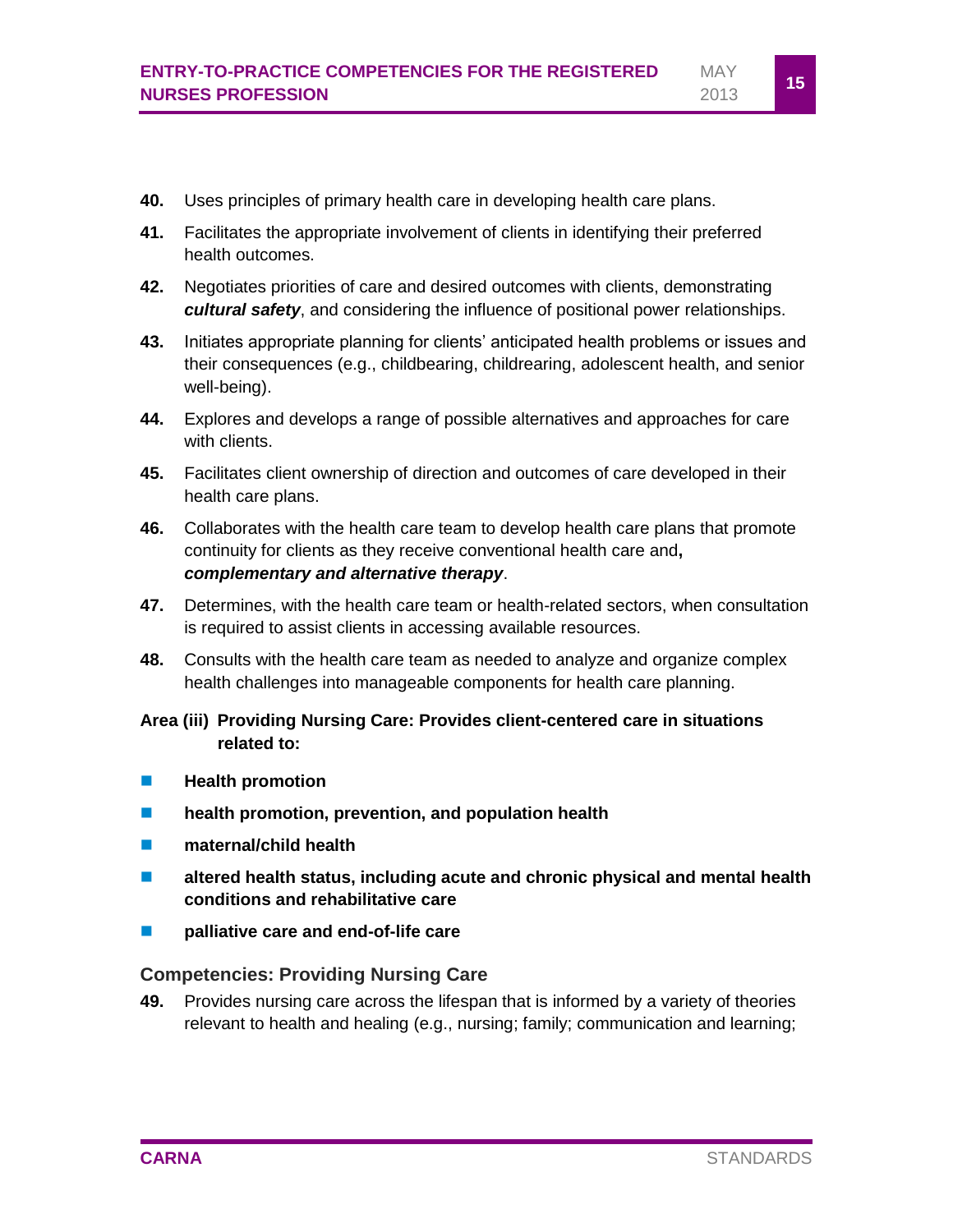crisis intervention; loss, grief, and bereavement; systems; culture; community development; and population health theories).

- **50.** Prioritize and provide timely nursing care and consult as necessary for any client with co-morbidities, and a complex and rapidly changing health status.
- **51.** Provides nursing care to clients with chronic and persistent health challenges (e.g., mental health, problematic substance use, dementia, cardiovascular conditions, stroke, asthma, arthritis, and diabetes).
- **52.** Incorporates evidence from research, clinical practice, client perspective, client and staff safety, and other available resources to make decisions about client care.
- **53.** Supports clients through developmental stages and role transitions across the lifespan (e.g., pregnancy, infant nutrition, well-baby care, child development stages, family planning and relations).
- **54.** Recognize, seek immediate assistance, and help others in a rapidly changing client condition affecting health or *patient safety* (e.g., myocardial infarction, surgical complications, acute neurological event, acute respiratory event, cardiopulmonary arrest, perinatal crisis, diabetes crisis, mental health crisis, premature birth, shock, and trauma).
- **55.** Applies principles of population health to implement strategies to promote health as well as prevent illness and injury (e.g., promoting hand washing, immunization, helmet safety, and safe sex).
- **56.** Assists clients to understand how lifestyle factors impact health (e.g., physical activity and exercise, sleep, nutrition, stress management, personal and community hygiene practices, family planning, and high risk behaviours).
- **57.** Implements learning plans to meet identified client learning needs.
- **58.** Assists clients to identify and access health and other resources in their communities (e.g., other health disciplines, community health services, rehabilitation services, support groups, home care, relaxation therapy, meditation, and information resources).
- **59.** Applies knowledge when providing nursing care to prevent development of complications (e.g., optimal ventilation and respiration, circulation, fluid and electrolyte balance, nutrition, urinary elimination, bowel elimination, body alignment, mobility, tissue integrity, comfort, and sensory stimulation).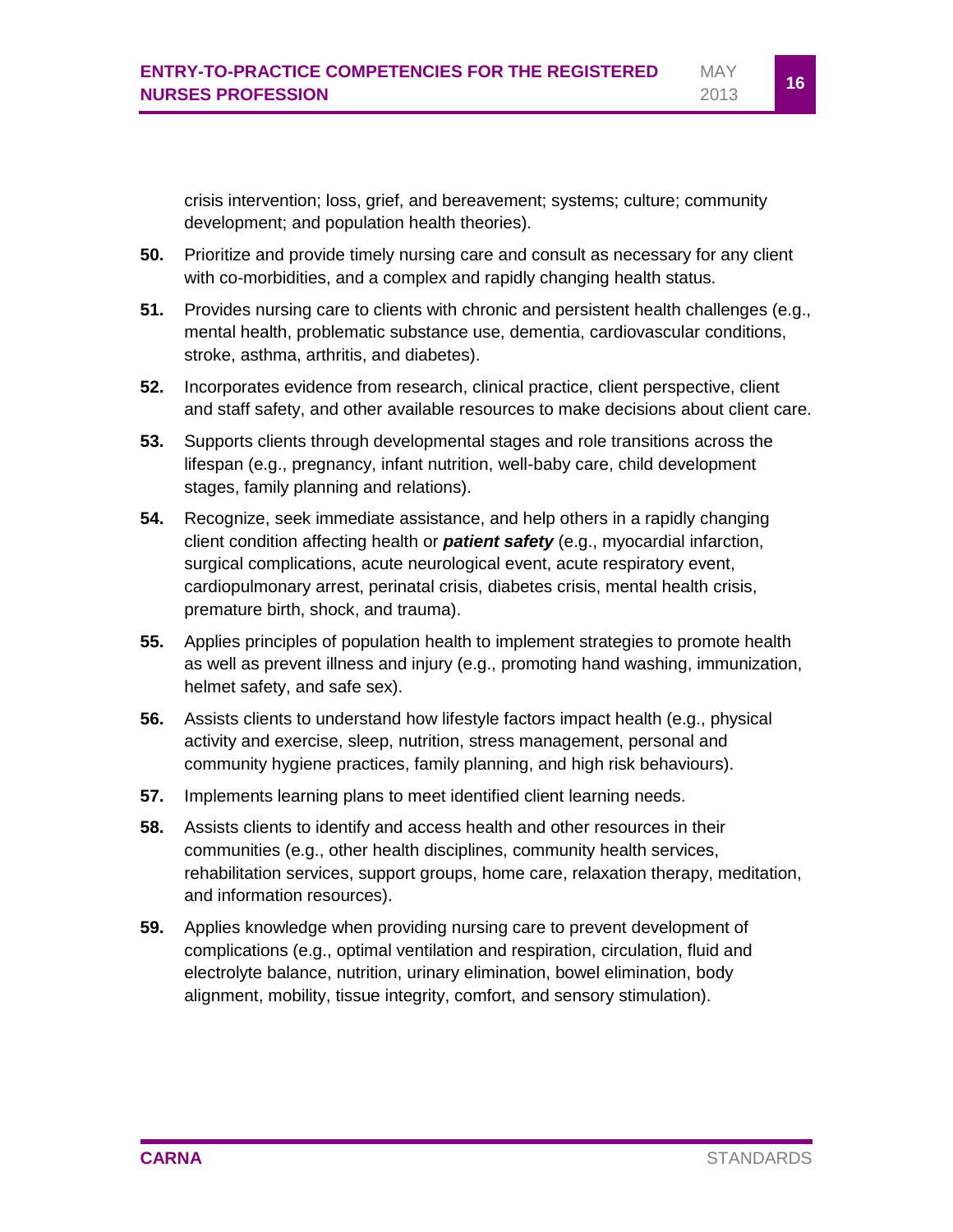- **60.** Applies bio-hazard and safety principles, evidence-informed practices, infection prevention and control practices, and appropriate protective devices when providing nursing care to prevent injury to clients, self, other health care workers, and the public.
- **61.** Implements strategies related to the safe and appropriate administration and use of medication.
- **62.** Recognizes and takes initiative to support *environmentally-responsible practice* (e.g., observing safe waste disposal methods, using energy as efficiently as possible, and recycling plastic containers and other recyclable materials).
- **63.** Performs therapeutic interventions safely (e.g., positioning, skin and wound care, management of intravenous therapy and drainage tubes, and psychosocial interaction).
- **64.** Implements evidence-informed practices of pain prevention and pain management with clients using pharmacological and non-pharmacological measures.
- **65.** Prepares the client for diagnostic procedures and treatments; provides postdiagnostic care; performs procedures; interprets findings, and provides follow-up care as appropriate.
- **66.** Provides nursing care to meet *palliative care* or end-of-life care needs (e.g., pain and symptom management, psychosocial and spiritual support, and support for significant others).

#### **(Area iv) Evaluation: Monitors the effectiveness of client care to inform future care planning.**

#### **Competencies: Evaluation**

- **67.** Uses critical inquiry to monitor and evaluate client care in a timely manner.
- **68.** Collaborates with others to support involvement in research and the use of research findings in practice.
- **69.** Modifies and individualizes client care based on the emerging priorities of the health situation in collaboration with clients.
- **70.** Verifies that clients have an understanding of essential information and skills to be active participants in their own care.
- **71.** Reports and documents client care in a clear, concise, accurate, and timely manner.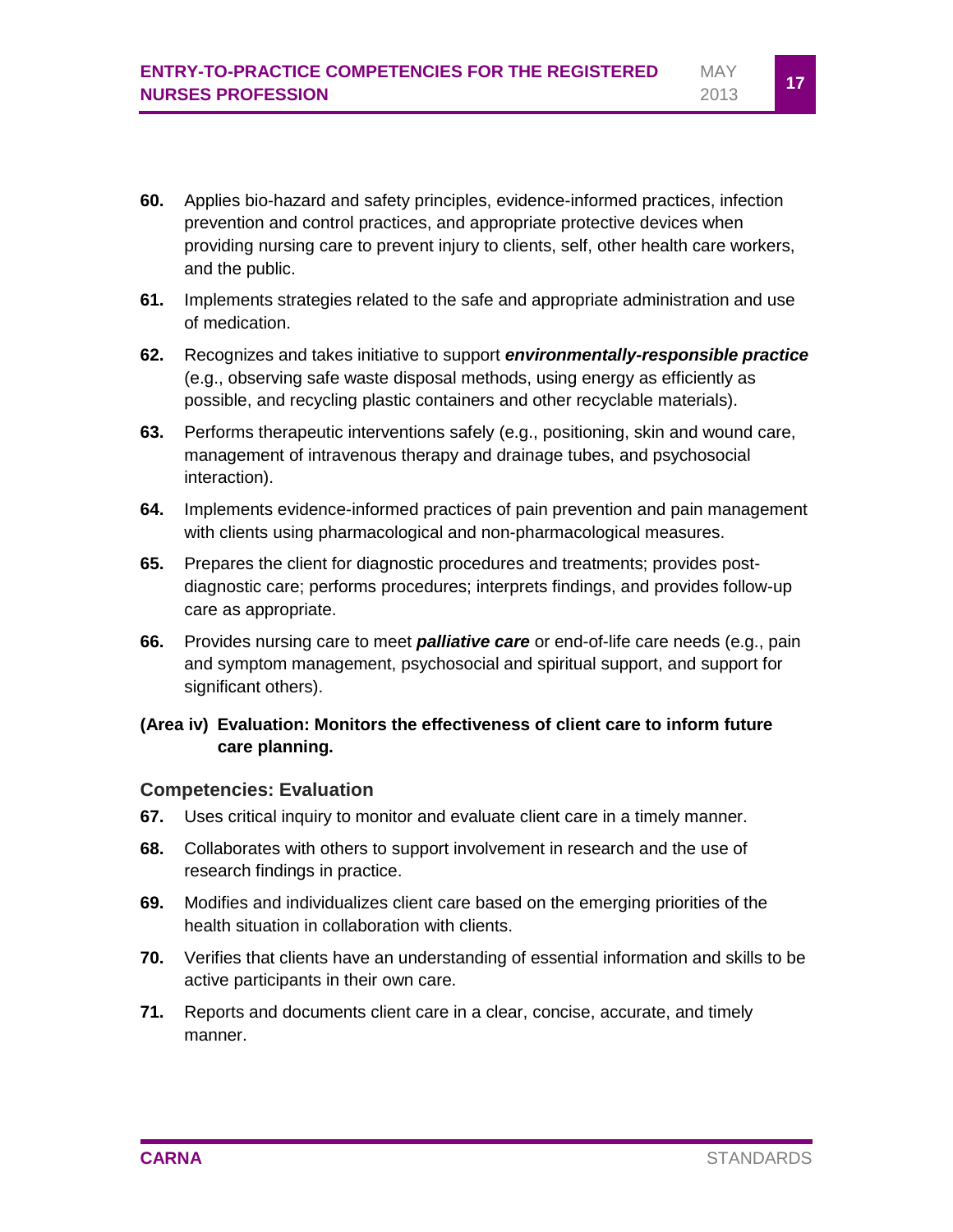### <span id="page-19-0"></span>**Ethical Practice**

#### **Ethical Practice:**

Demonstrates competence in professional judgment and practice decisions guided by the values and ethical responsibilities in the CNA *Code of Ethics for Registered Nurses* (2008) and the CARNA document *Ethical Decision-making for Registered Nurses in Alberta: Guidelines and Recommendations* (2010). Engages in critical inquiry to inform clinical decision-making, and establishes therapeutic, caring, and culturally safe relationships with clients and the health care team.

#### **Competencies: Ethical Practice**

- **72.** Demonstrates honesty, integrity, and respect in all professional interactions.
- **73.** Takes action to minimize the potential influence of personal values, beliefs, and positional power on client assessment and care.
- **74.** Establishes and maintains appropriate *professional boundaries* with clients and the health care team, including the distinction between social interaction and *therapeutic relationships*.
- **75.** Engages in relational practice through a variety of approaches that demonstrate caring behaviours appropriate for clients.
- **76.** Promotes a safe environment for clients, self, health care workers, and the public that addresses the unique needs of clients within the context of care.
- **77.** Demonstrates consideration of the spiritual and religious beliefs and practices of clients.
- **78.** Demonstrates knowledge of the distinction between ethical responsibilities and legal obligations and their relevance when providing nursing care.
- **79.** Respects and preserves clients' rights based on the values in the CNA *Code of Ethics for Registered Nurses* and an ethical framework.
- **80.** Demonstrates an understanding of informed consent as it applies in multiple contexts (e.g., consent for care, refusal of treatment, release of health information, and consent for participation in research).
- **81.** Uses an ethical reasoning and decision-making process to address ethical dilemmas and situations of ethical distress.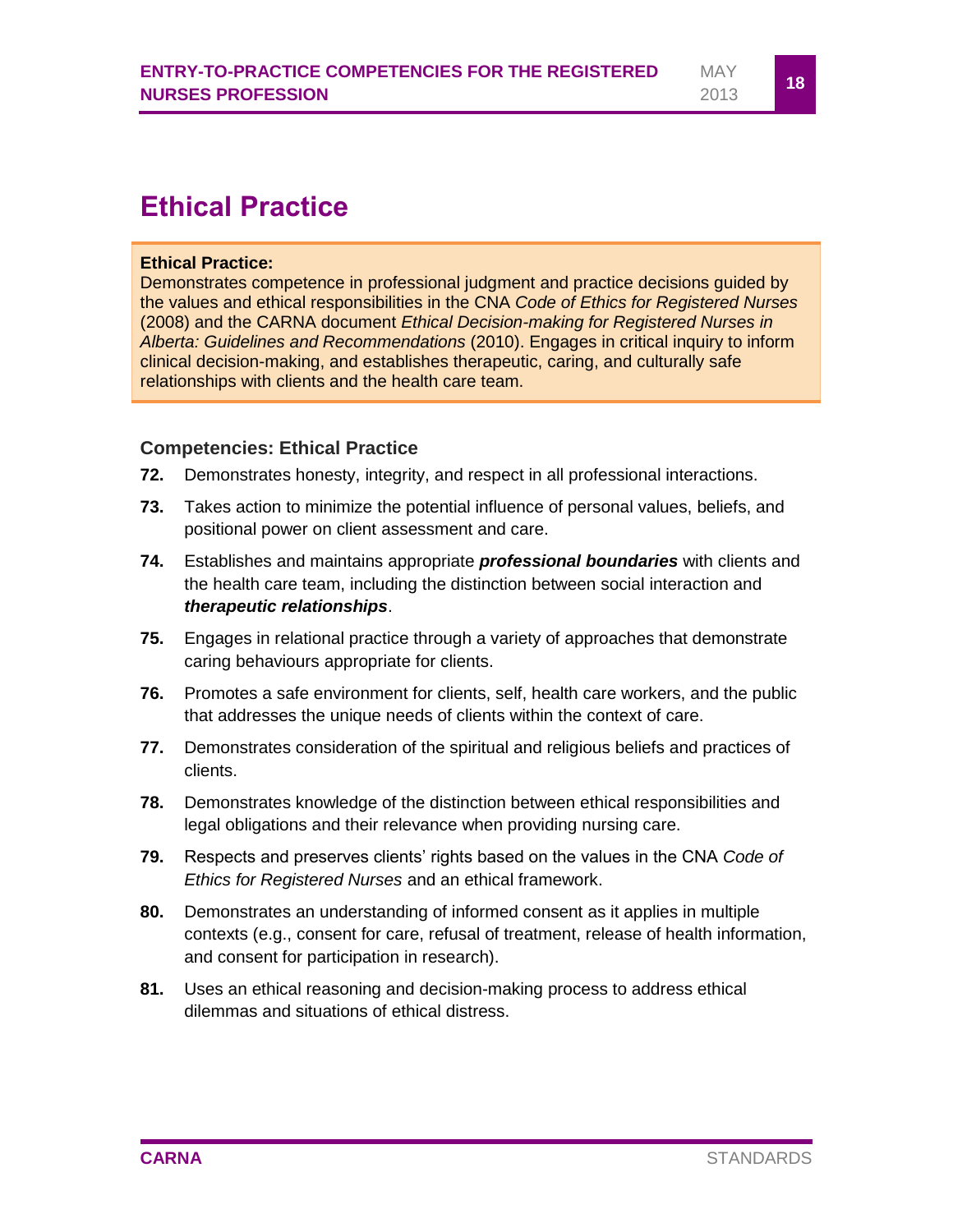- **82.** Accepts and provides care for all clients, regardless of gender, age, health status, lifestyle, sexual orientation, beliefs, and health practices.
- **83.** Demonstrates support for clients in making informed decisions about their health care, and respects those decisions.
- **84.** Advocates for safe, competent, compassionate, and ethical care for clients or their representatives, especially when they are unable to advocate for themselves.
- **85.** Demonstrates ethical responsibilities and legal obligations related to maintaining client privacy, confidentiality and security in all forms of communication, including social media.
- **86.** Engages in relational practice and uses ethical principles with the health care team to maximize collaborative client care.

### <span id="page-20-0"></span>**Service to the Public**

#### **Service to the Public:**

Demonstrates an understanding of the concept of public protection and the duty to provide nursing care in the best interest of the public.

#### **Competencies: Service to the Public**

- **87.** Enacts the principle that the primary purpose of the registered nurse is to practise in the best interest of the public and to protect the public from harm.
- **88.** Demonstrates knowledge about the structure of the health care system at the:
	- **a.** national level;
	- **b.** provincial/territorial level;
	- **c.** regional/municipal level;
	- **d.** agency level; and
	- **e.** practice setting or program level.
- **89.** Recognizes the impact of organizational culture on the provision of health care and acts to enhance the quality of a professional and safe practice environment.
- **90.** Demonstrates leadership in the coordination of health care by: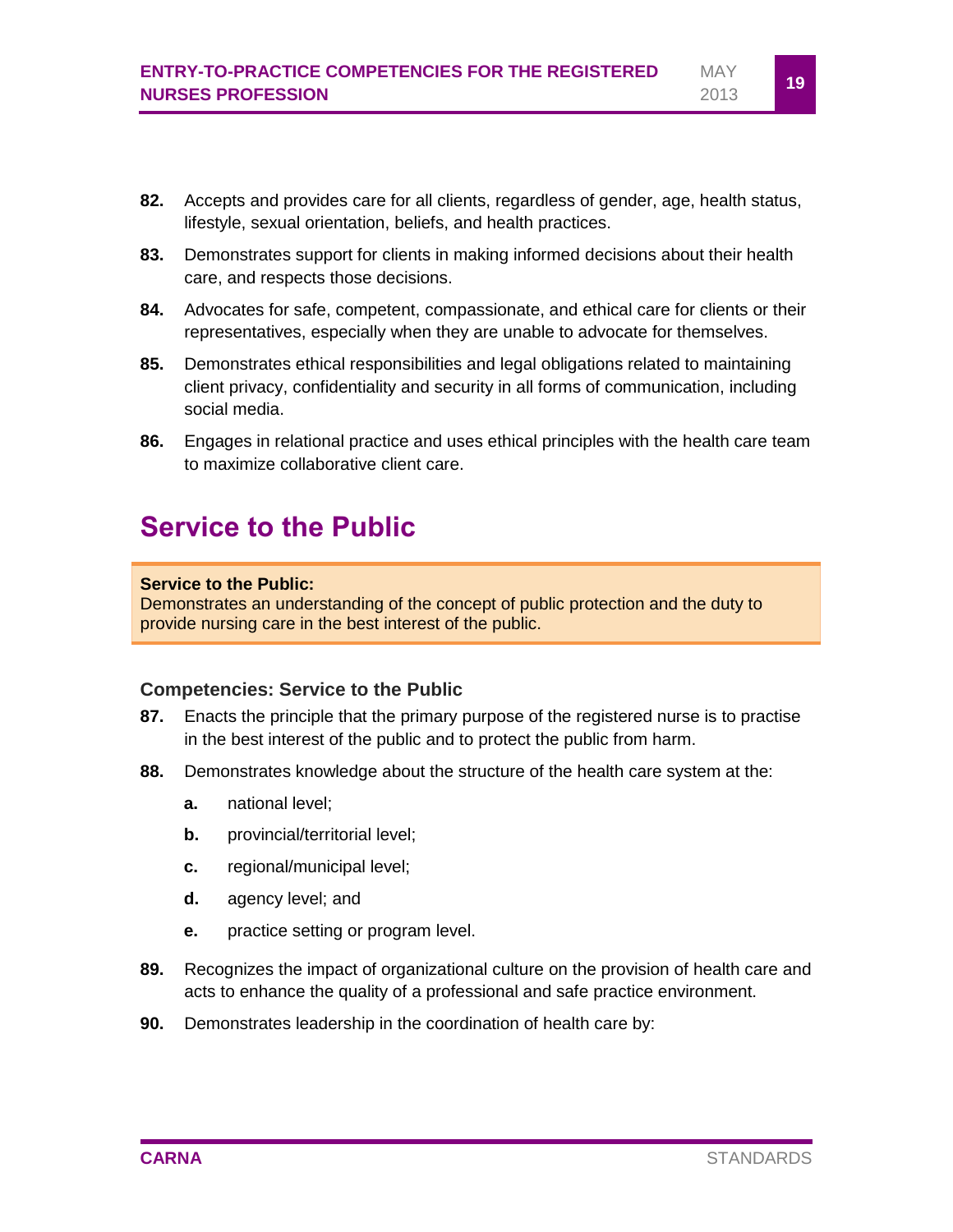- **a.** assigning client care;
- **b.** consenting to and supervising and evaluating the performance of health-care aides and undergraduate nursing employees in performing restricted activities; and
- **c.** facilitating continuity of client care.
- **91.** Participates and contributes to nursing and health care team development by:
	- **a.** recognizing that one's values, assumptions, and positional power affects team interactions, and uses this self-awareness to facilitate team interactions;
	- **b.** building partnerships based on respect for the unique and shared competencies of each team member;
	- **c.** promoting *interprofessional collaboration* through application of principles of decision-making, problem solving, and conflict resolution;
	- **d.** contributing nursing perspectives on issues being addressed by the health care team;
	- **e.** knowing and supporting the full scope of practice of team members; and
	- **f.** providing and encouraging constructive feedback.
- **92.** Collaborates with the health care team to respond to changes in the health care system by:
	- **a.** recognizing and analysing changes that affect one's practice and client care;
	- **b.** developing strategies to manage changes affecting one's practice and client care;
	- **c.** implementing changes when appropriate; and
	- **d.** evaluating effectiveness of strategies implemented to change nursing practice.
- **93.** Uses established communication policies and protocols within and across health care agencies, and with other service sectors.
- **94.** Uses resources in a fiscally-responsible manner to provide safe, effective, and efficient care.
- **95.** Supports healthy public policy and principles of *social justice*.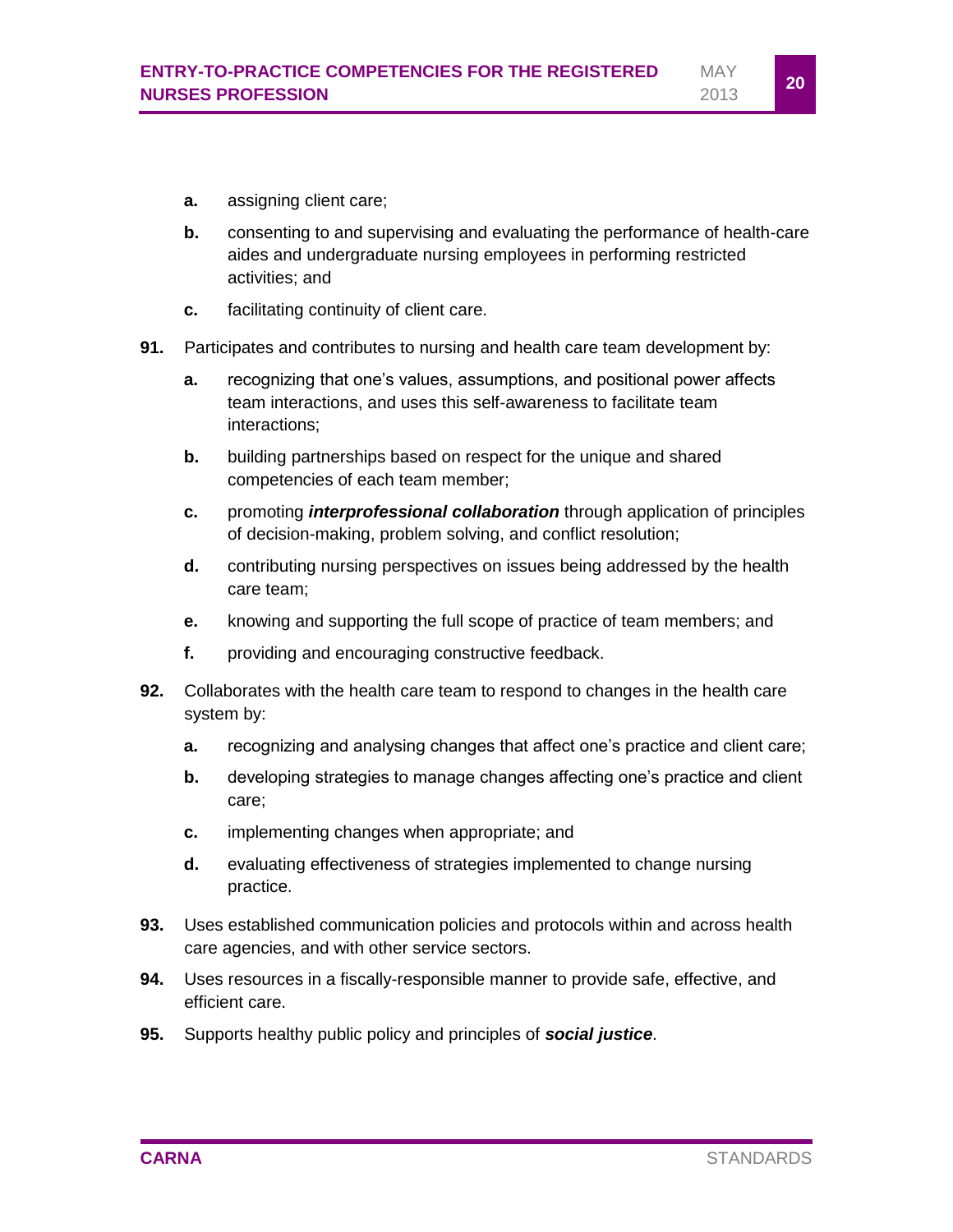#### <span id="page-22-0"></span>**Self-Regulation:**

Understands the requirements of self-regulation in the interest of public protection.

#### **Competencies: Self-Regulation**

- **96.** Distinguishes among the mandates of regulatory bodies, professional associations, and unions.
- **97.** Demonstrates understanding of the registered nurse profession as a selfregulating and autonomous profession mandated by provincial legislation to protect the public.
- **98.** Distinguishes between the legislated scope of practice and the registered nurse's individual competence.
- **99.** Understands the significance of professional activities related to the practice of registered nurses (e.g., attending annual general meetings, participating in surveys related to review of practice standards, and understands significance of membership on regulatory committees, boards, or councils).
- **100.** Adheres to the duty to report unsafe practice in the context of professional selfregulation.
- **101.** Understands the significance of *fitness to practice* in the context of nursing practice, self-regulation, and public protection.
- **102.** Identifies and implements activities that maintain one's fitness to practice.
- **103.** Understands the significance of continuing competence requirements within professional self-regulation.
- **104.** Demonstrates continuing competence and preparedness to meet regulatory requirements by:
	- **a.** assessing one's practice and individual competence to identify learning needs;
	- **b.** developing a learning plan using a variety of sources (e.g., self-evaluation and peer feedback);
	- **c.** seeking and using new knowledge that may enhance, support, or influence competence in practice; and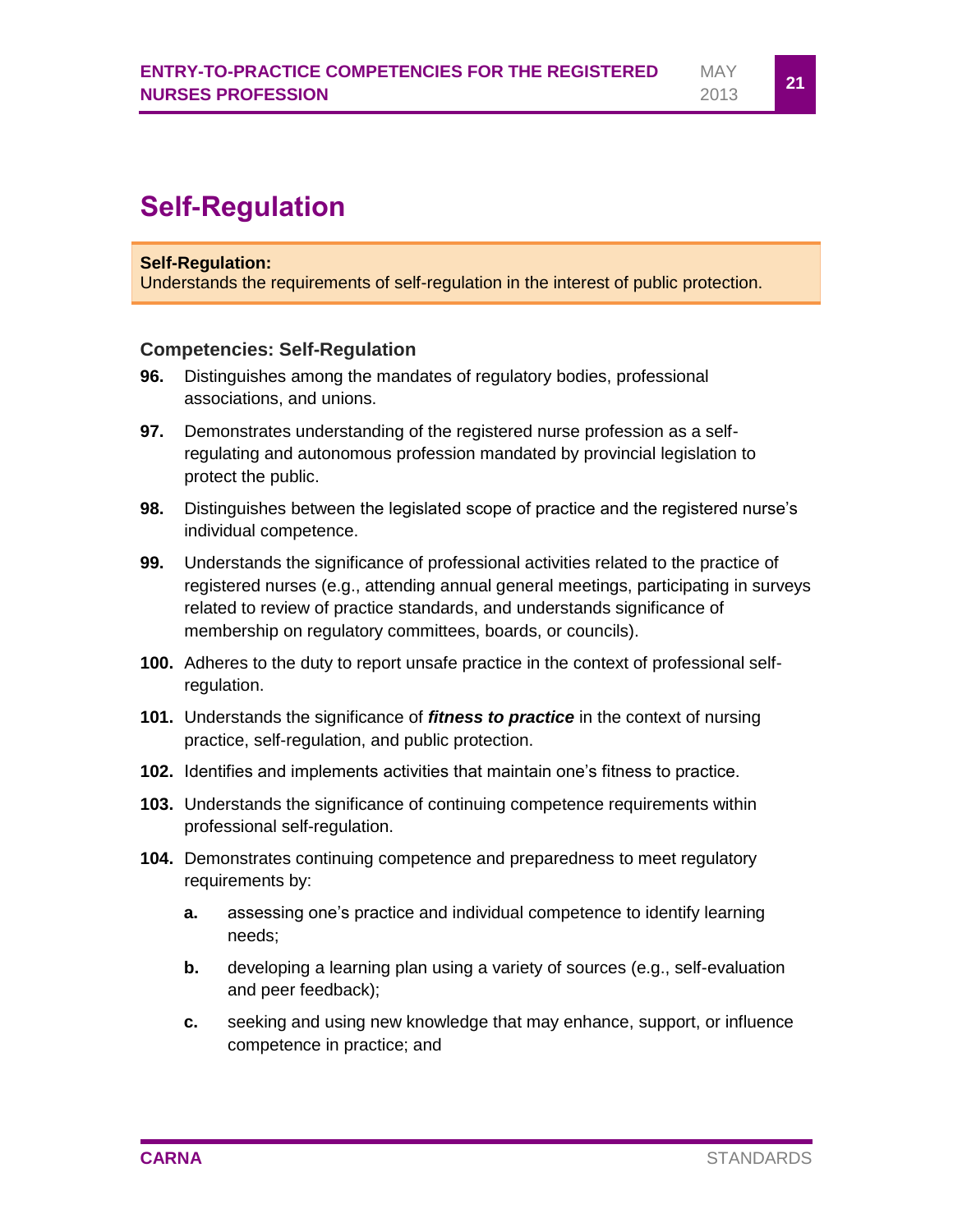**d.** implementing and evaluating the effectiveness of one's learning plan and developing future learning plans to maintain and enhance one's competence as a registered nurse.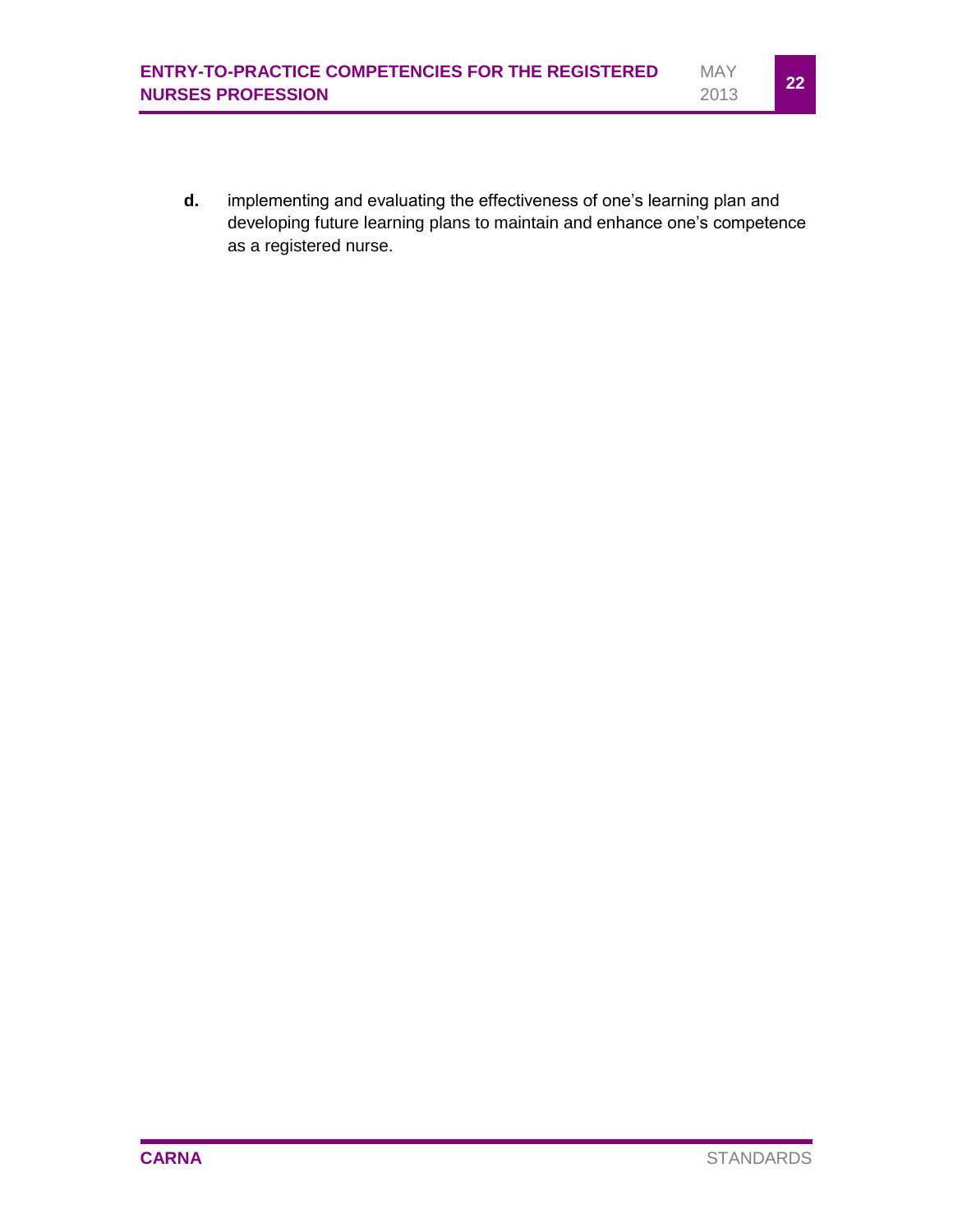### <span id="page-24-0"></span>**Glossary**

**Accountability** – The obligation to answer for the professional, ethical and legal responsibilities of one's activities and duties (Ellis & Hartley, 2009).

**Adverse Events** – Events that result in unintended harm to the patient, and are related to the care and/or services provided to the patient rather than to the patient's underlying medical condition (Canadian Patient Safety Institute, 2009).

**Client** – The individual, family, group, community or population who is the recipient of nursing services and, where the context requires, includes a substitute decision-maker for the recipient of nursing services. In some clinical settings, the client may be referred to as a patient or resident (CRNBC, 2012; *Registered Nurses Act*. S.N.S. 2006, c. 21, s.  $2(c)$ ).

**Compassionate** – The ability to convey in speech and body language the hope and intent to relieve the suffering of another. Compassion, which must coexist with competence, is a "relational process that involves noticing another person's pain, experiencing an emotional reaction to his or her pain, and acting in some way to help ease or alleviate the pain." Compassionate care is described as skilled, competent, value-based care that respects individual dignity (Canadian Nurses Association, 2008; Straughair, 2012).

**Competencies** – The integrated knowledge, skills, abilities and judgment required to practice nursing safely and ethically.

**Competent** – The application of knowledge, skills, abilities, and judgment required to practice nursing safely and ethically.

**Complementary and Alternative Therapy** – Practices that are not generally considered part of conventional medicine (Barnes & Bloom, 2008). Complementary therapies are used together with conventional medical treatments, while alternative therapies are used instead of conventional medical treatments (CARNA 2011a).

**Conflict Resolution** – The various ways in which individuals or institutions address conflict (e.g., interpersonal, work) in order to move toward positive change and growth. Effective conflict resolution requires critical reflection, diplomacy, and respect for diverse perspectives, interests, skills, and abilities (CRNNS, 2012).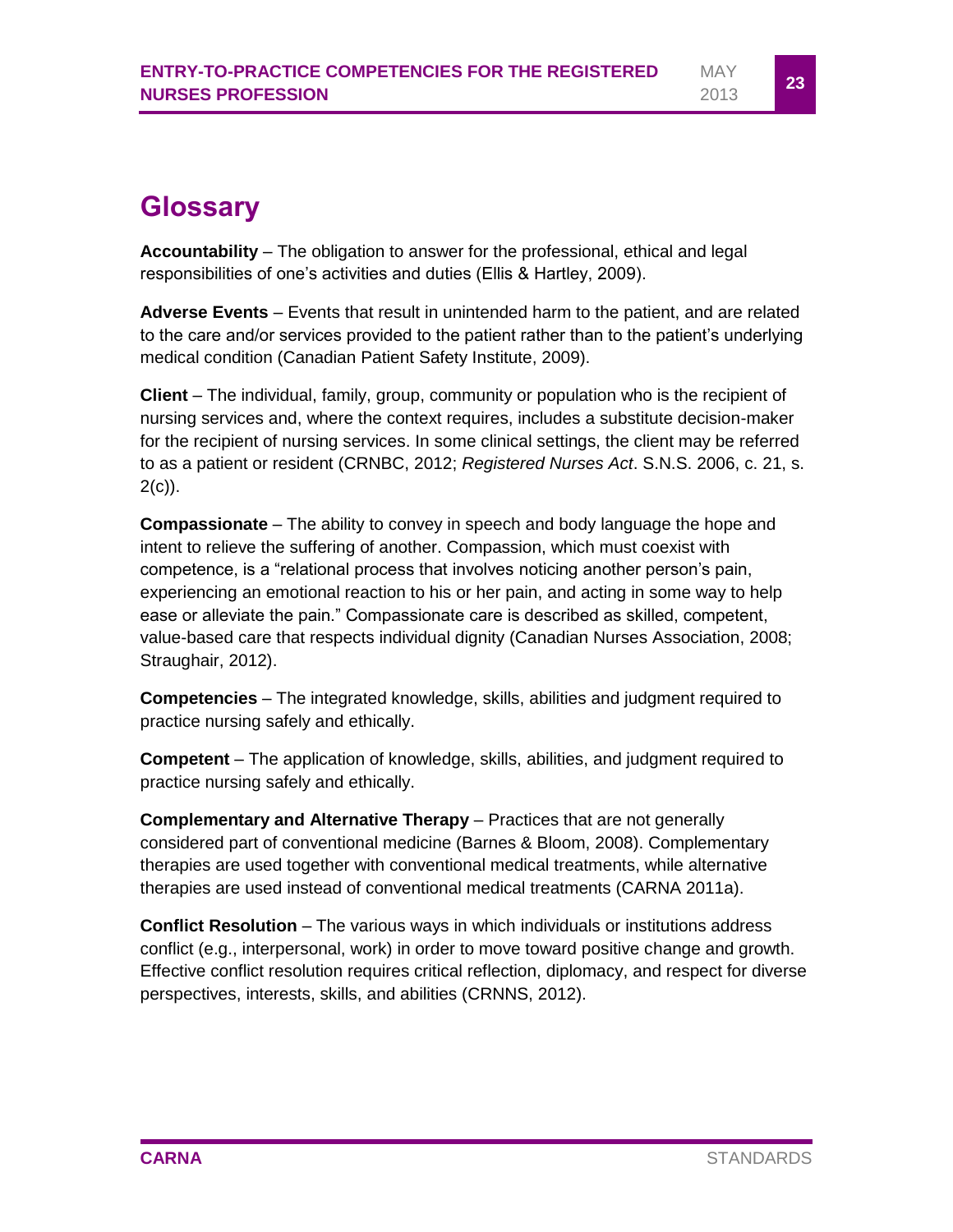**Critical Inquiry** – This term expands on the meaning of critical thinking to encompass critical reflection on actions. Critical inquiry means a process of purposive thinking and reflective reasoning where practitioners examine ideas, assumptions, principles, conclusions, beliefs, and actions in the context of nursing practice. The critical inquiry process is associated with a spirit of inquiry, discernment, logical reasoning, and application of standards (Brunt, 2005).

**Culture** – A dynamic lived process inclusive of beliefs, practices, and values, and comprising multiple variables which are inseparable from historical, economic, political, gender, religious, psychological, and biological conditions (Aboriginal Nurses Association of Canada, Canadian Association of Schools of Nursing, & Canadian Nurses Association, 2009).

**Cultural Safety** – Cultural safety addresses power differences inherent in health service delivery and affirms, respects, and fosters the cultural expression of clients. This requires nurses to reflect critically on issues of racialization, institutionalized discrimination, culturalism, and health and health care inequities and practise in a way that affirms the culture of clients and nurses (Aboriginal Nurses Association of Canada, Canadian Association of Schools of Nursing, & Canadian Nurses Association, 2009; Browne et al., 2009; Indigenous Physicians Association of Canada & Association of Faculties of Medicine of Canada, 2008).

**Determinants of Health** – Health of individuals is determined by a person's social and economic factors, the physical environment, and the person's individual characteristics and behaviour. The determinants are income and social status; social support networks; education and literacy; employment/working conditions; social environments; physical environments; personal health practices and coping skills; healthy child development; biology and genetic endowment; health services; gender; and culture (Public Health Agency of Canada, 2012a).

**Entry-Level Registered Nurse** – The registered nurse at the point of initial entry to the profession is prepared to practice safely, competently, compassionately, and ethically, and in situations of health and illness, with people of all genders, across the lifespan, in a variety of settings, with individuals, families, groups, communities, and populations and a graduate from an approved nursing education program.

**Environmentally-Responsible Practice** – Minimizing the impact on the environment as a priority for individuals and organizations within the health care system in day-to-day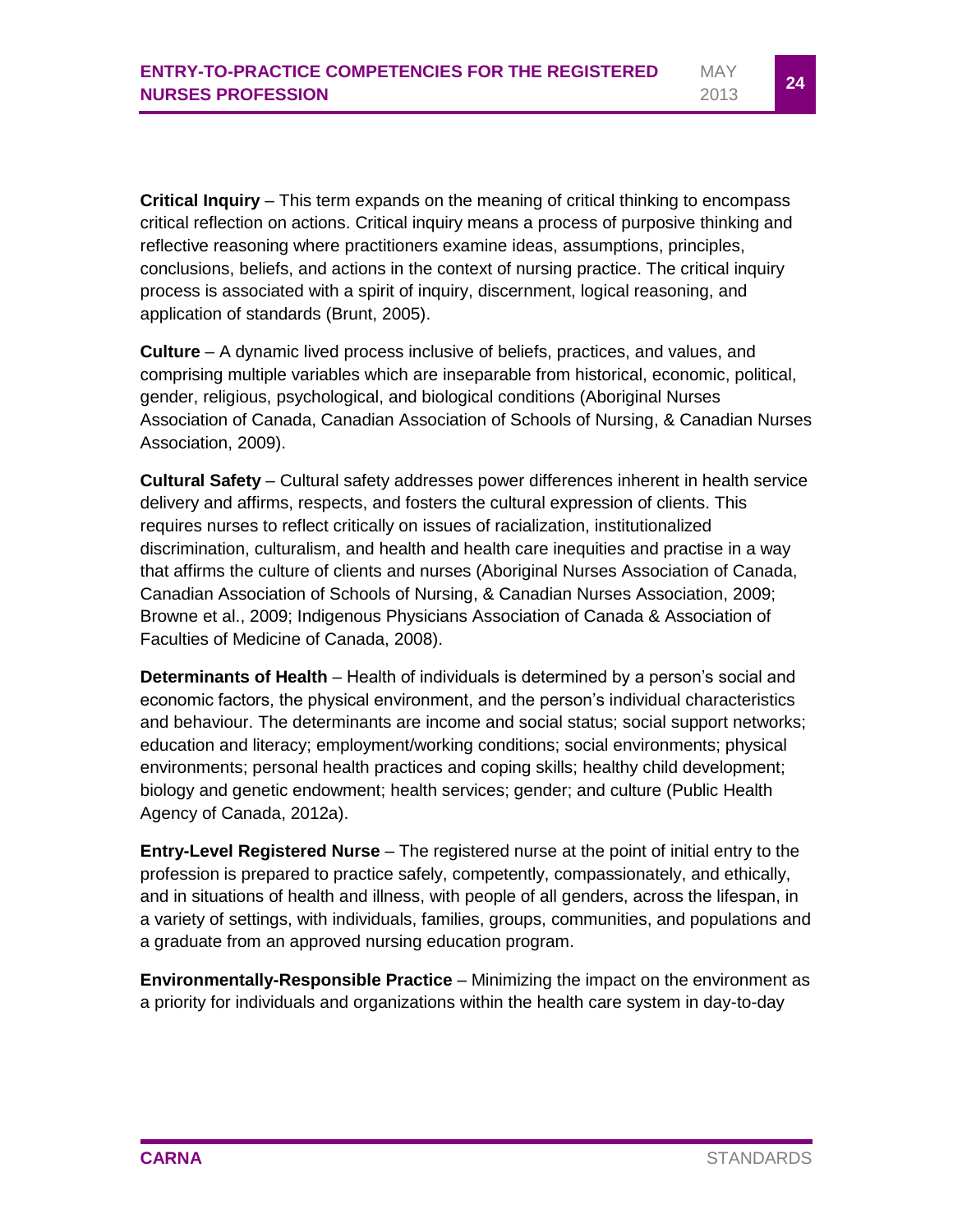practice and all levels of decision-making (Canadian Nurses Association & Canadian Medical Association, 2009).

**Evidence-Informed Practice** – The ongoing process that incorporates evidence from research, clinical expertise, client preferences, and other available resources to make nursing decisions with clients (Canadian Nurses Association, 2010).

**Family** – A set of relationships that each client identifies as family or as a network of individuals who influence each other's lives regardless of whether actual biological or legal ties exist. Each person has an individual definition of whom or what constitutes a family (Potter, Perry, Ross Kerr, & Wood, 2009).

**Fitness to Practice** – The capacity of a registered nurse to practice safely, competently, compassionately, and ethically (i.e., freedom from any medical, physical, mental or emotional condition, disorder, or addiction that either renders a registered nurse unable to practice nursing, or endangers the health or safety of clients) (Adapted from Canadian Nurses Association, 2008).

**Global Health** – The optimal well-being of all humans from the individual and the collective perspective and is considered a fundamental human right, which should be accessible to all (Canadian Nurses Association, 2009).

**Health Care Team** – A number of health care providers from different disciplines (often including both regulated professionals and unregulated workers) working together to provide care for and with individuals, families, groups, populations, or communities (Canadian Nurses Association, 2008).

**Health Disparities** – Differences in health outcomes among segments of the population, based on the determinants of health (Adapted from Truman, et al., 2011).

**Health Inequities** – Lack of equitable access and opportunity for all people to meet their health needs and potential (Adapted from Canadian Nurses Association, 2008).

**Humanities** – The study of history, literature, languages, philosophy, and art concerned with human thought and culture that shape our understanding of human experiences and the world (Adapted from Colorado State University, 2012).

**Individual Competence** – The ability of a registered nurse to integrate and apply the knowledge, skills, judgments, and personal attributes to practice safely and ethically in a designated role or setting. Personal attributes include, but are not limited to: attitudes, values, and beliefs (NANB, 2012).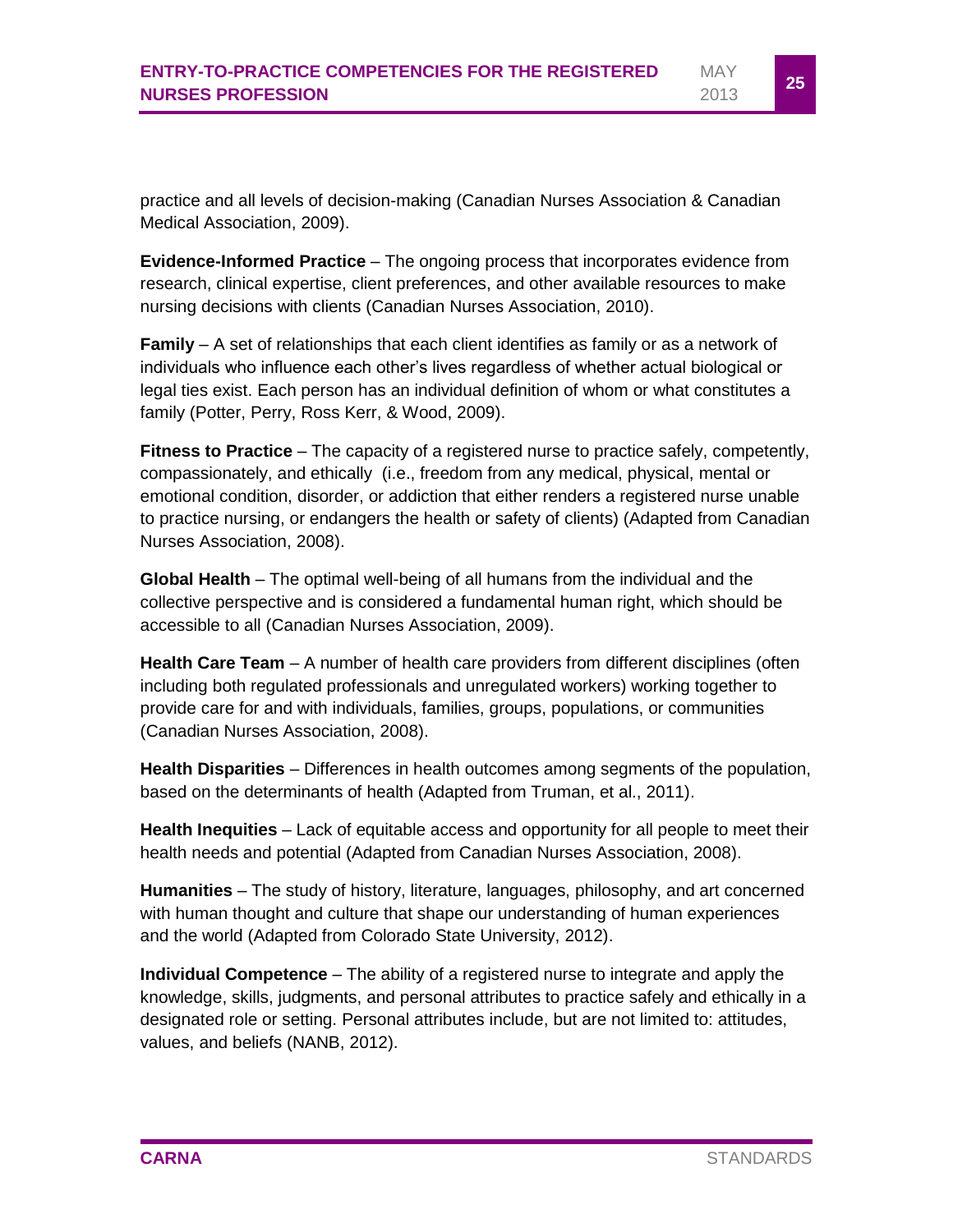**Information and Communication Technologies** – Encompasses all digital and analogue technologies that facilitate the capturing, processing, storage, and exchange of information via electronic communication (Canadian Association of Schools of Nursing, Canada Health Infoway, 2012).

**Interprofessional Collaboration** – A partnership between a team of health providers and a client in a participatory, collaborative and coordinated approach to shared decision-making around health and social issues (Orchard, Curran, & Kabene, as cited in the Canadian Interprofessional Health Collaborative, 2010).

**Leadership** – A process of influencing and inspiring others toward a common goal, whether formally (through a set role) or informally.

**Near Misses (also called close calls)** – Events with the potential for harm that did not result in harm because they did not reach the patient due to timely intervention or good fortune. The term "good catch" is a common colloquialism to indicate the just-in-time detection of a potential adverse event (Canadian Patient Safety Institute, 2009).

**Nursing Education Program Approval** – The required process to determine that the nursing education program meets the nursing education standards set by NEPAB and approved by CARNA Provincial Council. Nursing education programs are reviewed to establish eligibility of graduates of approved nursing education programs for registration in Alberta.

**Nursing Informatics** – A science and practice which integrates nursing, its information and knowledge, and their management, with information and communication technologies to promote the health of people, families, and communities worldwide (Canadian Association of Schools of Nursing, Canada Health Infoway, 2012).

**Palliative Care** – An approach that improves the quality of life of patients and their families facing the problems associated with life-threatening illness, through the prevention and relief of suffering by means of early identification and impeccable assessment, and treatment of pain and other problems (e.g., physical, psychosocial and spiritual) (World Health Organization, 2012).

**Patient Safety** – The pursuit of the reduction and mitigation of unsafe acts within the health care system, as well as the use of best practices shown to lead to optimal patient outcomes (Canadian Patient Safety Institute, 2009).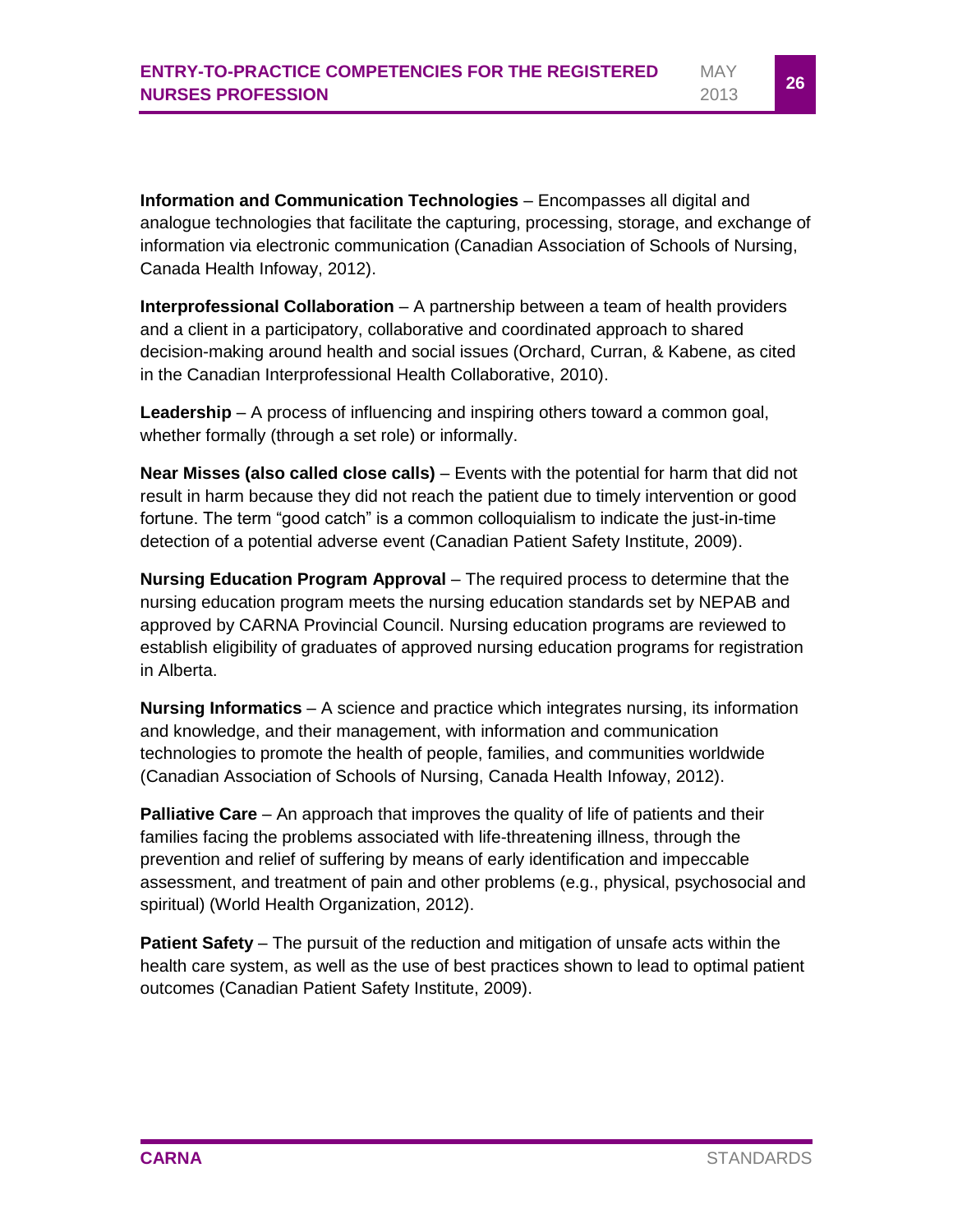**Population Health** – An approach to health that aims to improve the health of the entire population and to reduce health inequities among population groups. In order to reach these objectives, it looks at and acts upon the broad range of factors and conditions that have a strong influence on our health (Public Health Agency of Canada, 2012b).

**Primary Health Care** – An approach to health and a spectrum of services beyond the traditional health care system. It is the first level of contact of individuals, the family, and community with the health system, and includes all services that play a part in health, such as income, housing, education, and environment (Health Canada, 2006).

**Professional Boundaries** – The defining lines which separate the therapeutic behaviour of a registered nurse from any behaviour which, well intentioned or not, could reduce the benefit of nursing care to clients. Professional boundaries set limits to the nurse-client relationship, which establishes a safe therapeutic connection between the professional and the person who seeks care (CARNA, 2011b).

**Professional Presence** – The professional behaviour of registered nurses, how they carry themselves and their verbal and non-verbal behaviours; respect, transparency, authenticity, honesty, empathy, integrity, and confidence are some of the characteristics that demonstrate professional presence. In addition, it is demonstrated by the way nurses use language, particularly how they refer to their own professional status and that of others by using first and last name and title in their communications (Adapted from Ponte, et al., 2007).

**Protected Title** – Protected titles are enshrined in legislation and are used only by individuals who have met the requirements for registration/licensure within their jurisdiction. Protected titles are used by health professionals to indicate their professional designation to clients and the public (Adapted from The Council for Healthcare Regulatory Excellence, 2010).

**Relational Practice** – An inquiry that is guided by conscious participation with clients using a number of relational skills including listening, questioning, empathy, mutuality, reciprocity, self-observation, reflection, and a sensitivity to emotional contexts. Relational practice encompasses therapeutic nurse-client relationships and relationships among health care providers (Doane & Varcoe, 2007).

**Requisite Skills and Abilities** – The basic skills and abilities required to attain the entry-to-practice competencies for registered nurses in Alberta. The basic skills and abilities are required for progression through a nursing education program and for initial entry to practice as a registered nurse (CARNA, 2011c).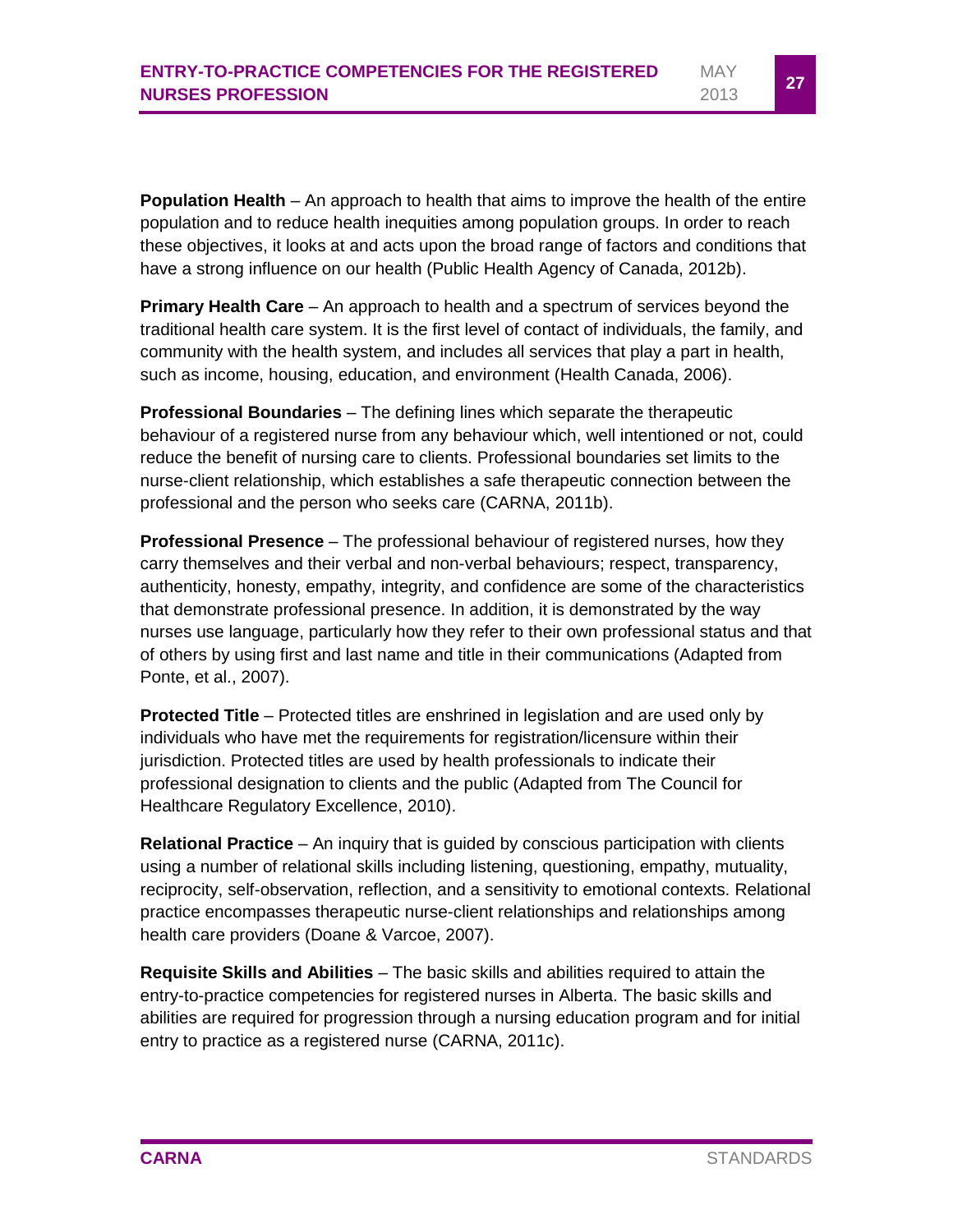**Safety** – Freedom from the occurrence or risk of injury, danger, or loss (Canadian Patient Safety Institute, 2009).

**Scope of Practice** – The knowledge of registered nurses and the comprehensive application of that knowledge to assist clients in meeting their health needs in whatever setting, complexity and situation they occur throughout the life span. Scope of practice includes all the interventions that registered nurses are authorized, educated and competent to perform (CARNA, 2011d).

**Social Justice** – Ideas and actions towards creating a society or institution that is based on the principles of equality and solidarity. Proponents of social justice understand and value individual and collective human rights, recognize the dignity of every individual and group, identify the root causes of disparities and what can be done to eliminate them (Adapted from Alberta Health Services, 2011).

**Therapeutic Relationships** – Planned, goal-directed, interpersonal processes occurring between nurses and clients that are established for the advancement of client values, interests, and ultimately, for promotion of client health and well-being.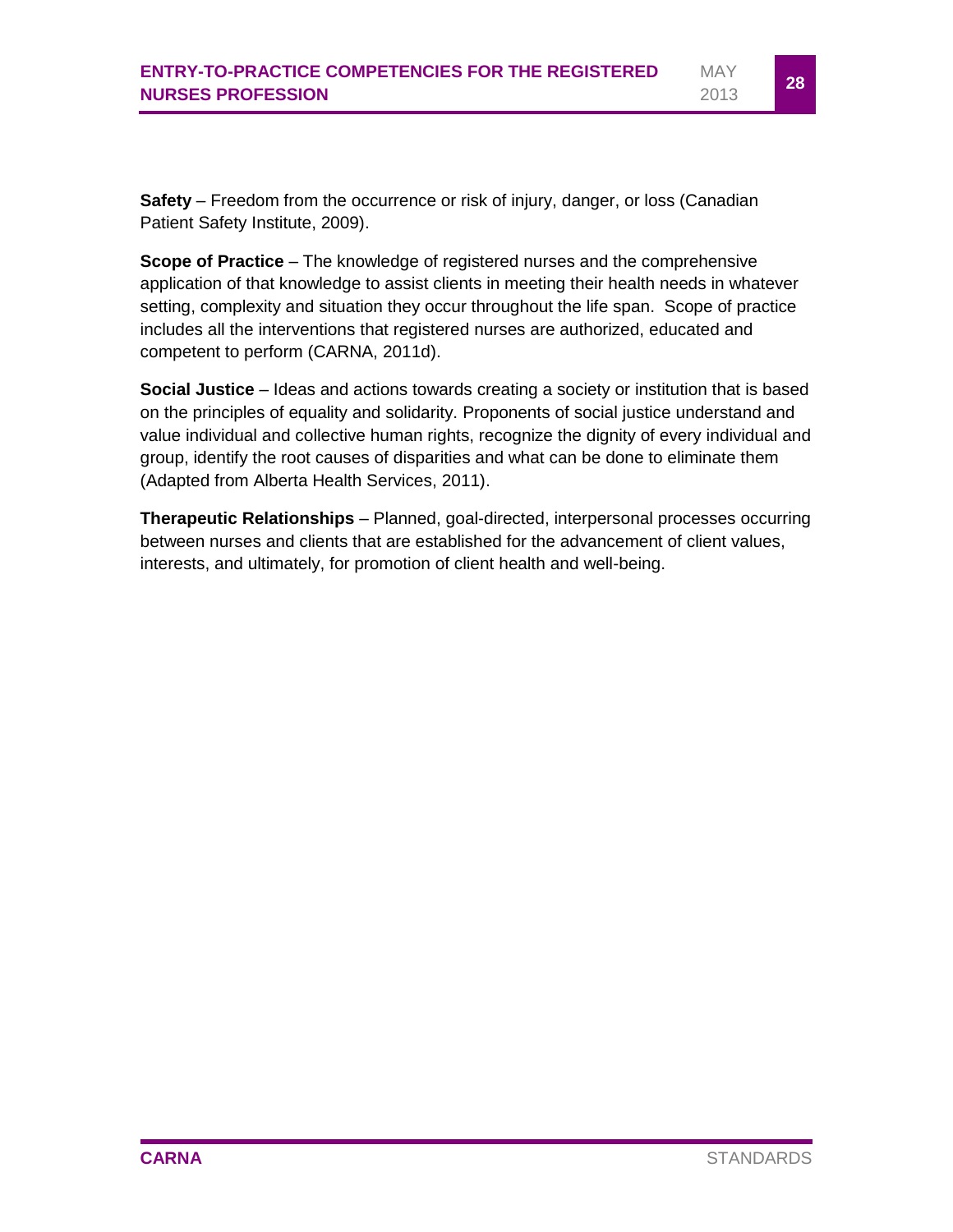### <span id="page-30-0"></span>**References**

- Aboriginal Nurses Association of Canada, Canadian Association of Schools of Nursing, & Canadian Nurses Association. (2009). *Cultural competence and cultural safety in nursing education: A framework for First Nations, Inuit and Métis nursing*. Ottawa, ON: Author.
- Alberta Health Services. (2011). *Towards an understanding of health equity: Annotated glossary*. Edmonton, AB: Author.
- Barnes, P. M., & Bloom, B. (2008). Complementary and alternative medicine use among adults and children: United States, 2007. *National Health Statistics Reports*, (12), 1- 24.
- Black, J., Allen, D., Redford, L., Muzio, L., Rushowick, B., Balaski, B., … Round, B. (2008). Competencies in the context of entry-level registered nurse practice: A collaborative project in Canada. *International Nursing Review, 55*(2), 171-178.
- Browne, A.J., Varcoe, C., Smye, V., Reimer-Kirkham, S., Lynam, M.J., & Wong, S. (2009). Cultural safety and the challenges of translating critically oriented knowledge in practice. *Nursing Philosophy, 10*, 167-179.
- Brunt, B.A. (2005). Critical thinking in nursing: An integrated review. *The Journal of Continuing Education in Nursing, 36*(2), 60-67.
- Bulechek, G. M., Butcher, H.K., Dochterman, J. M., Wagner, C.M. (Eds.). (2013). *Nursing intervention classification* (NIC) (6th ed.). St. Louis, MO: Mosby Inc.
- Canadian Association of Schools of Nursing, Canada Health Infoway. (2012). *Nursing informatics entry-to-practice competencies for registered nurses*. Ottawa, ON: Author.
- Canadian Interprofessional Health Collaborative. (2010). *A National interprofessional competency framework*. Vancouver, BC: Author.
- Canadian Nurses Association. (2008). *Code of ethics for registered nurses*. Ottawa, ON: Author.
- Canadian Nurses Association. (2009). *Position statement: Global health and equity*. Ottawa, ON: Author.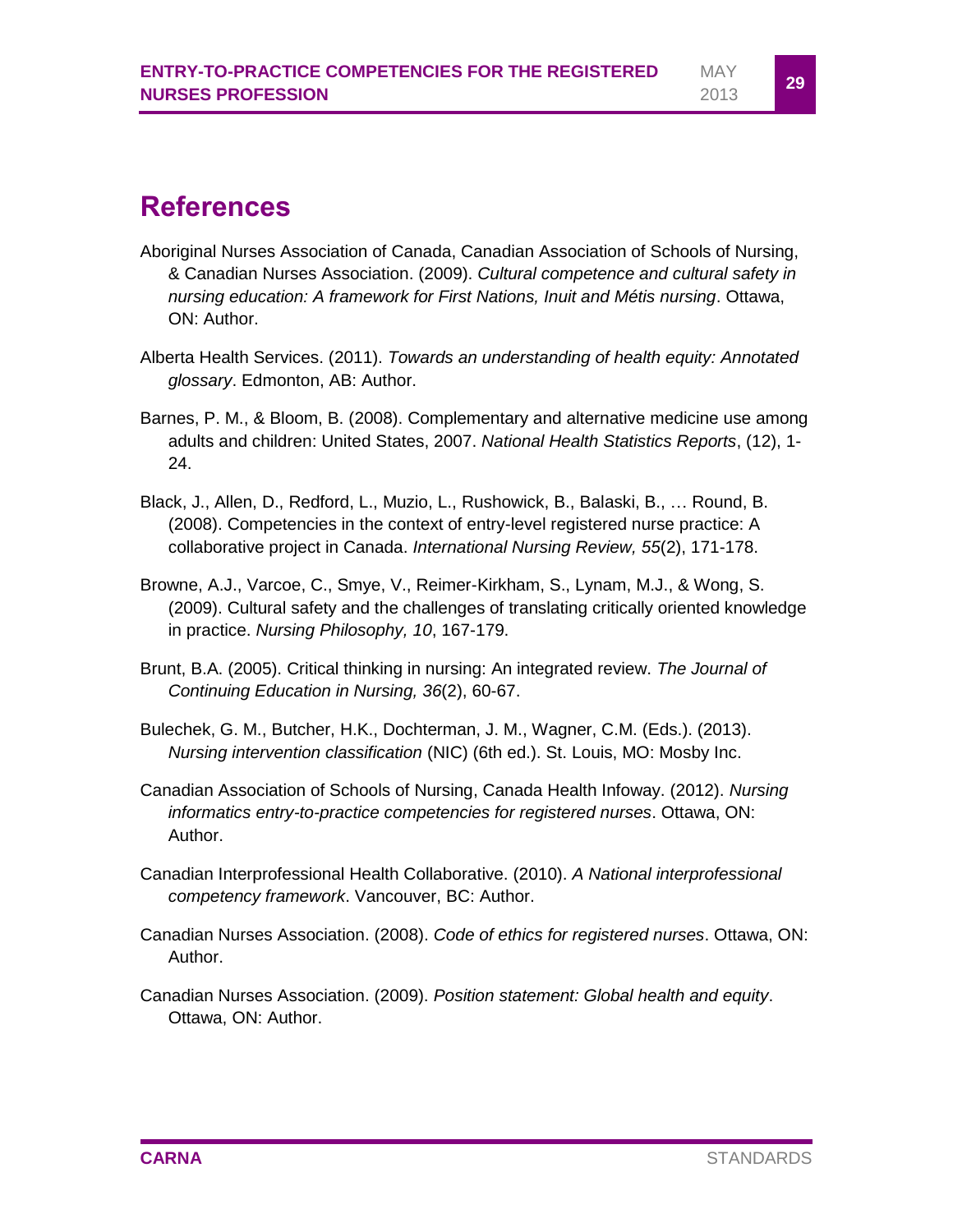- Canadian Nurses Association. (2010). Position statement: *Evidence-informed decisionmaking and nursing practice*. Ottawa, ON: Author.
- Canadian Nurses Association & Canadian Medical Association. (2009). *Joint position statement: Toward an environmentally responsible Canadian health care sector*. Ottawa, ON: Authors.
- Canadian Patient Safety Institute. (2009). *The safety competencies* (1st rev. ed.) Ottawa, ON: Author.
- College & Association of Registered Nurses of Alberta. (2010). *Ethical decision-making for registered nurses in Alberta: Guidelines and recommendations*. Edmonton, AB: Author.
- College & Association of Registered Nurses of Alberta. (2011a). *Complementary and/or alternative therapy and natural health products: Standards for registered nurses*. Edmonton, AB: Author.
- College & Association of Registered Nurses of Alberta. (2011b). *Professional boundaries for registered nurses: Guidelines for the nurse client relationship*. Edmonton, AB: Author.
- College & Association of Registered Nurses of Alberta. (2011c). *Requisite skills and abilities for becoming a registered nurse in Alberta*. Edmonton, AB: Author.
- College & Association of Registered Nurses of Alberta. (2011d). *Scope of practice for registered nurses*. Edmonton, AB: Author.
- College & Association of Registered Nurses of Alberta. (2013). *Practice standards for regulated members*. Edmonton, AB: Author.
- College of Registered Nurses of British Columbia. (2010). *Fact sheet: Quality practice environments*. Vancouver, BC: Author.
- College of Registered Nurses of British Columbia. (2012). *Professional standards for registered nurses and nurse practitioners*. Vancouver, BC: Author.
- College of Registered Nurses of Nova Scotia. (2007). *Position statement: Quality nursing practice environments*. Halifax, NS: Author.
- College of Registered Nurses of Nova Scotia. (2012). *Standards of practice for registered nurses*. Halifax, NS: Author.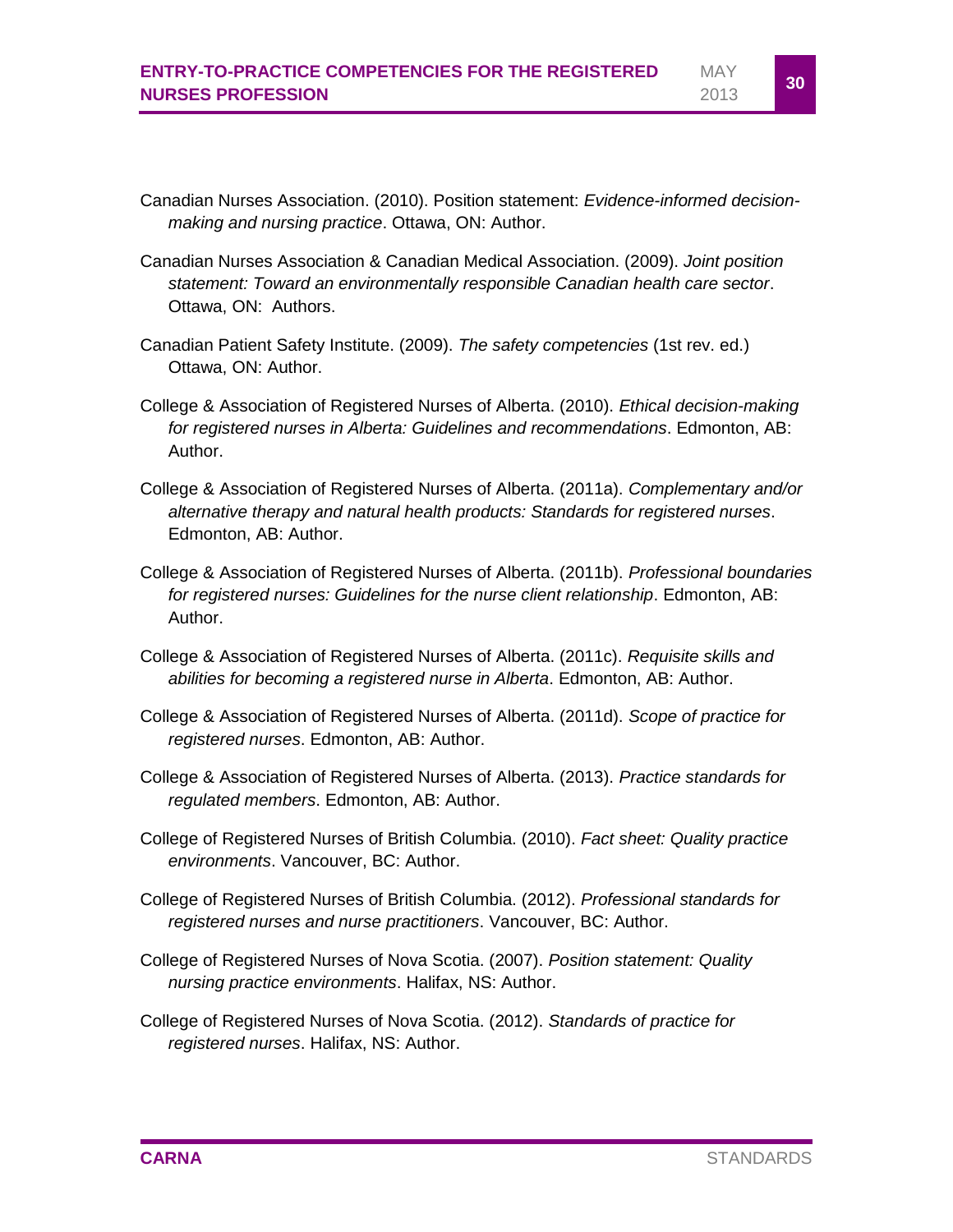Colorado State University (2012). *Writing @ CSU*. Retrieved from [http://writing.colostate.edu/guides/teaching/co301aman/pop6b.cfm.](http://writing.colostate.edu/guides/teaching/co301aman/pop6b.cfm)

- Curtis, E.A., de Vries, J., & Sheerin, F.K. (2011). Developing leadership in nursing: Exploring core factors. *British Journal of Nursing, 20*(5), 306-309.
- Doane, G. H., & Varcoe, C. (2007). Relational practice and nursing obligations. *Advances in Nursing Science, 30*(3), 192-205.
- Downey, M., Parslow, S., & Smart, M. (2011). The hidden treasure in nursing leadership: Informal leaders. *Journal of Nursing Management, 19*(4), 517-521.
- Duchscher, J. (2008). A process of becoming: The stages of new nursing graduate professional role transition. *The Journal of Continuing Education in Nursing, 39*(10), 441-450.
- Ellis, J.R., & Hartley, C.L. (2009). *Managing and coordinating nursing care* (5th ed.). Philadelphia, PA: Lippincott Williams & Wilkins.
- Harder, N. (2010). Use of simulation in teaching and learning in health sciences: A systematic review. *Journal of Nursing Education, 40*(1), 23-28.
- Harwood, C., Reimer-Kirkham, S., Sawatzky, R., Terblanche, L., & Van Hofwegen, L. (2009). Innovation in community clinical placements: A Canadian survey. *International Journal of Nursing Education Scholarship, 6*(1), Article 28.
- Health Canada. (2006). *About primary health*. Retrieved from [http://www.hc-sc.gc.ca/hcs-sss/prim/about-apropos-eng.php.](http://www.hc-sc.gc.ca/hcs-sss/prim/about-apropos-eng.php)
- *Health Professions Act*, R.S.A. 2000, c. H-7.
- International Council of Nurses. (2005). *ICNP® international classification for nursing practice version 1*. Geneva, Switzerland: Author.
- International Council of Nurses. (2013). *Definition of nursing*. Retrieved from [http://www.icn.ch/about-icn/icn-definition-of-nursing.](http://www.icn.ch/about-icn/icn-definition-of-nursing)
- Indigenous Physicians Association of Canada & Association of Faculties of Medicine of Canada. (2008). *First Nations, Inuit, Métis health CORE COMPETENCIES: A curriculum framework for undergraduate medical education*. Ottawa, ON: Author.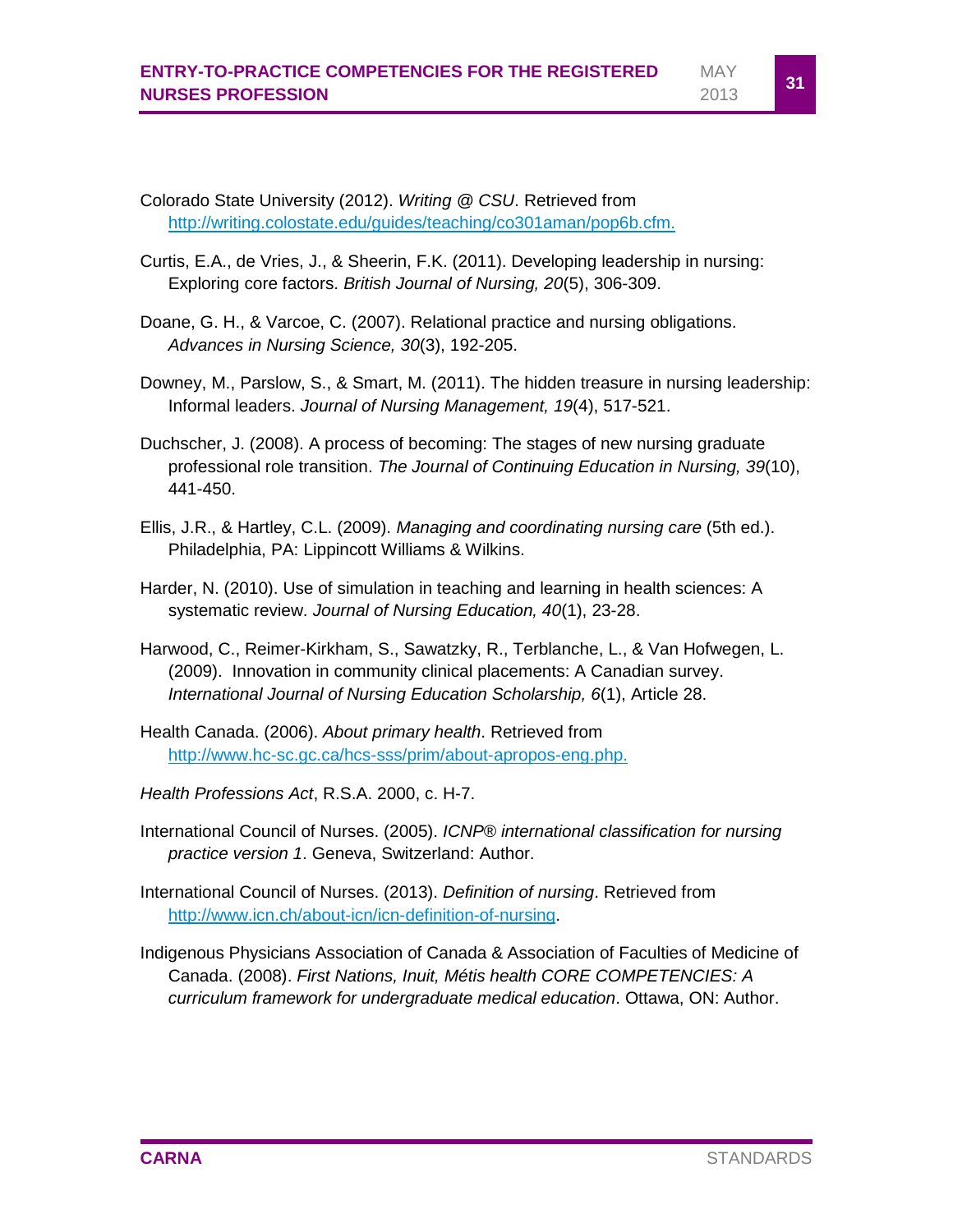MAY <sup>2013</sup> **<sup>32</sup>**

- Norman, J. (2012). Systematic review of the literature on simulation in nursing education. *The ABNF Journal, 23*(2), 24-26.
- Nurses Association of New Brunswick. (2012). *Standards of practice for registered nurses*. Fredericton, NB: Author.
- Ponte, P., Glazer, G., Dann, E., McCollum, K., Gross, A., Tyrrell, R. Washington, D. (2007). The power of professional nursing practice – An essential element of patient and family centered care. *The Online Journal of Issues in Nursing, 12*(1).
- Potter, P.A., Perry, A.G., Ross Kerr, J.C., & Wood, M.J. (Eds.). (2009). *Canadian fundamentals of nursing* (4th ed.). Toronto, ON: Elsevier Canada.
- Public Health Agency of Canada. (2012a). *What determines health? Key determinants*. Retrieved from [http://www.phac-aspc.gc.ca/ph-sp/determinants/index](http://www.phac-aspc.gc.ca/ph-sp/determinants/index-eng.php#key_determinants)[eng.php#key\\_determinants.](http://www.phac-aspc.gc.ca/ph-sp/determinants/index-eng.php#key_determinants)
- Public Health Agency of Canada. (2012b). *What is population health?* Retrieved from [http://www.phac-aspc.gc.ca/ph-sp/approach-approche/index-eng.php#What.](http://www.phac-aspc.gc.ca/ph-sp/approach-approche/index-eng.php#What)
- *Registered Nurses Act*. S.N.S. 2006, c. 21.
- *Registered Nurses Profession Regulation*, Alta. Reg. 232/2005.
- Saintsing, D., Gibson, L.M., & Pennington, A.W. (2011). The novice nurse and clinical decision-making: How to avoid errors. *Journal of Nursing Management, 19*(3), 354- 359.
- Straughair, C. (2012). Exploring compassion: Implications for contemporary nursing. Part 2. *British Journal of Nursing, 21*(4), 239-244.
- The Council for Healthcare Regulatory Excellence. (2010). *Protecting the public from unregistered practitioners: Tackling misuse of protected title*. London, UK: Author.
- Truman, B.I., Smith, C.K., Roy, K., Chen, Z., Moonesinghe, R., Zhu, J., … Zara, S. (2011). Rationale for regular reporting on health disparities and inequities – United States. *Morbidity and Mortality Report (MMWR), 60*(1), 3-10.
- Weaver, A. (2011). High-fidelity patient simulation in nursing education. *Nursing Education Perspectives, 32*(1), 37-40.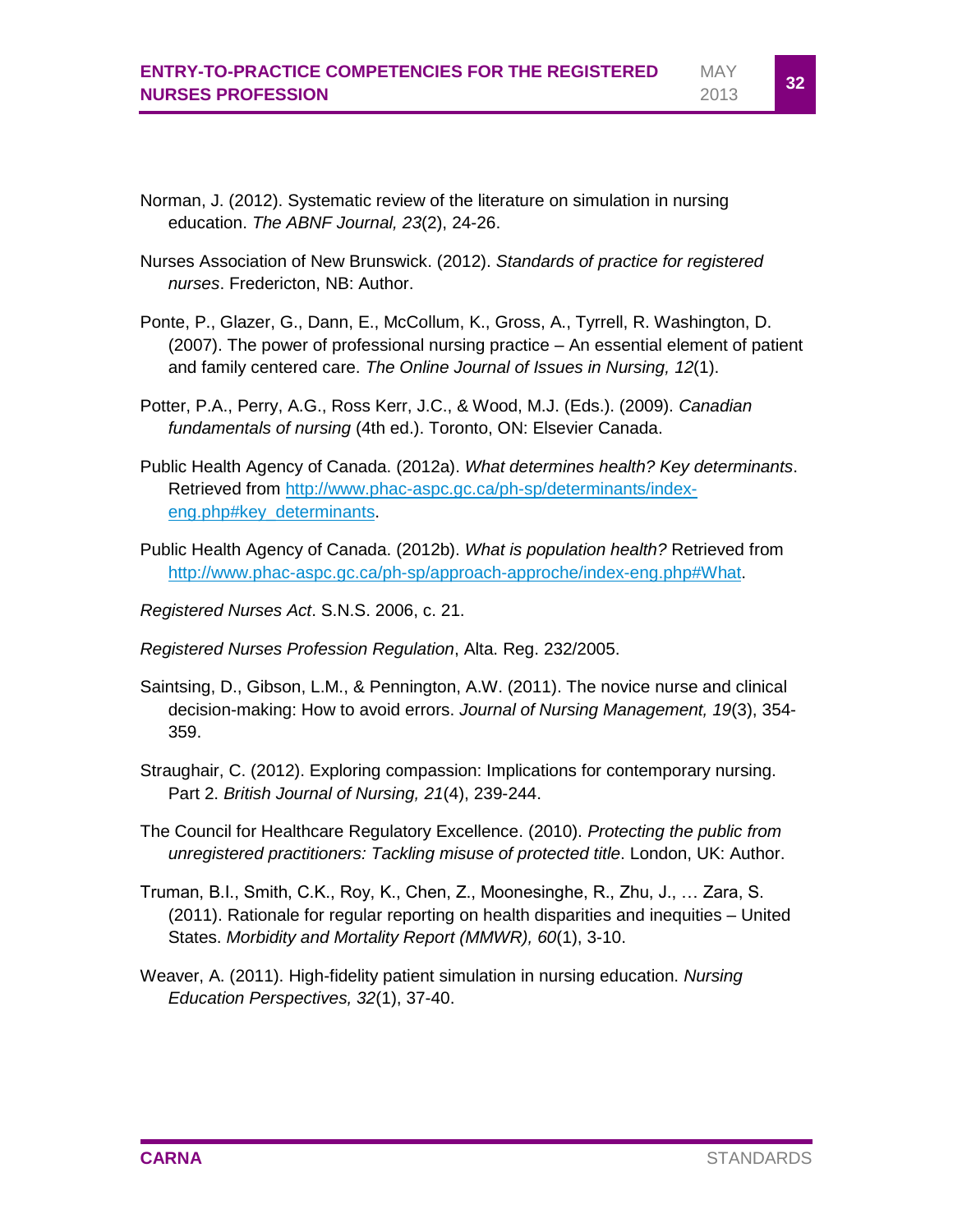

World Health Organization. (2012). *Palliative care*. Retrieved from [http://who.int/cancer/palliative/definition/en/.](http://who.int/cancer/palliative/definition/en/)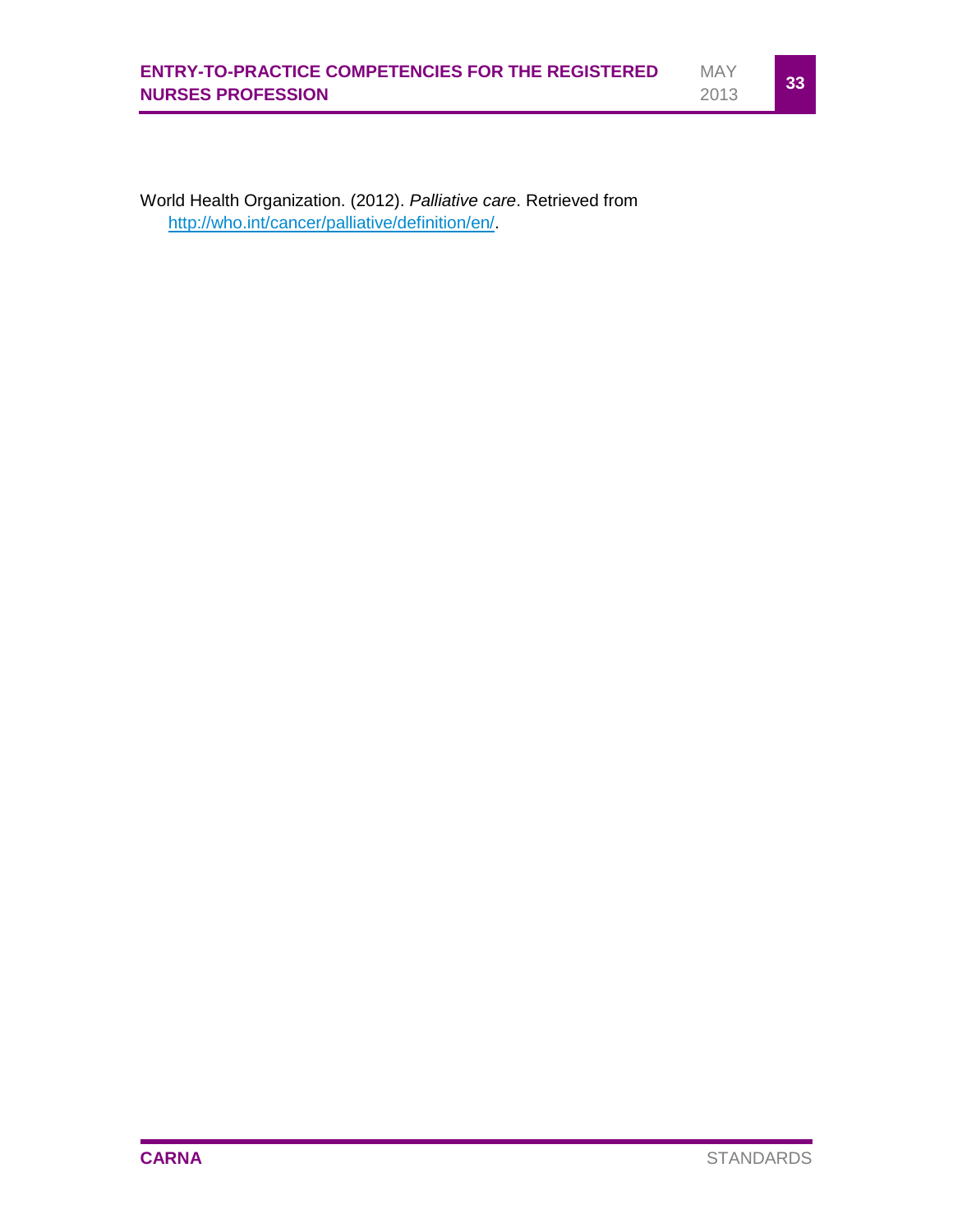# <span id="page-35-0"></span>**Acknowledgement**

CARNA extends appreciation to the many Alberta registered nurses who provided input and expertise in the development of this document.

The Jurisdictional Collaborative Process (JCP) to Revise Entry-Level Registered Nurse Competencies has existed since 2004 (Black, et al., 2008). During 2011-12, the JCP working group revised the competencies and supporting statements reported in JCP document *Competencies in the Context of Entry-Level Registered Nurse Practice* (2008). Professional staff from 10 jurisdictions participated in the revision process and completed the revised JCP document in December 2012.

Initially, Laurel Brunke, Executive Director of the College of Registered Nurses of British Columbia, served as liaison between the JCP and the group that was incorporated as the Canadian Council of Registered Nurse Regulators (CCRNR) in 2012. The purpose of this liaison role was to facilitate open and frequent communication about JCP's mandate and deliberations. In April 2012, Diane Wilson Máté, Executive Director of the College of Registered Nurses of Manitoba, assumed the liaison role.

All project participants from January 2011 to December 2012 listed below are acknowledged for their commitment, expert contributions, and humour that created a humanistic, enthusiastic, synergistic, and dynamic working process:

- **1.** Association of Registered Nurses of Prince Edward Island (ARNPEI). Paul Boudreau, RN, Coordinator, Regulatory Services
- **2.** Association of Registered Nurses of Newfoundland and Labrador (ARNNL). Siobhainn Lewis, RN, Nursing Consultant – Policy and Practice
- **3.** College and Association of Registered Nurses of Alberta (CARNA). Debra Allen, RN, Policy and Practice Consultant; Manager, Regional Coordinator Program (Alternate Vice-Chair Jan/11-March/12; Vice-Chair April/12-completion)
- **4.** College of Nurses of Ontario (CNO). Erin Bruce, RN, Entry-to-Practice, Professional Practice Department
- **5.** College of Registered Nurses of British Columbia (CRNBC). Joyce Black, RN, Education Consultant (Chair); Sonia Acorn, RN, Project Assistant
- **6.** College of Registered Nurses of Manitoba (CRNM). Peggy Martens, RN, Consultant, Nursing Practice (Jan/11-Feb/12; Vice-Chair Jan/11-March/12); Sherry Brown, RN, Consultant, Nursing Practice (Feb/12-completion)